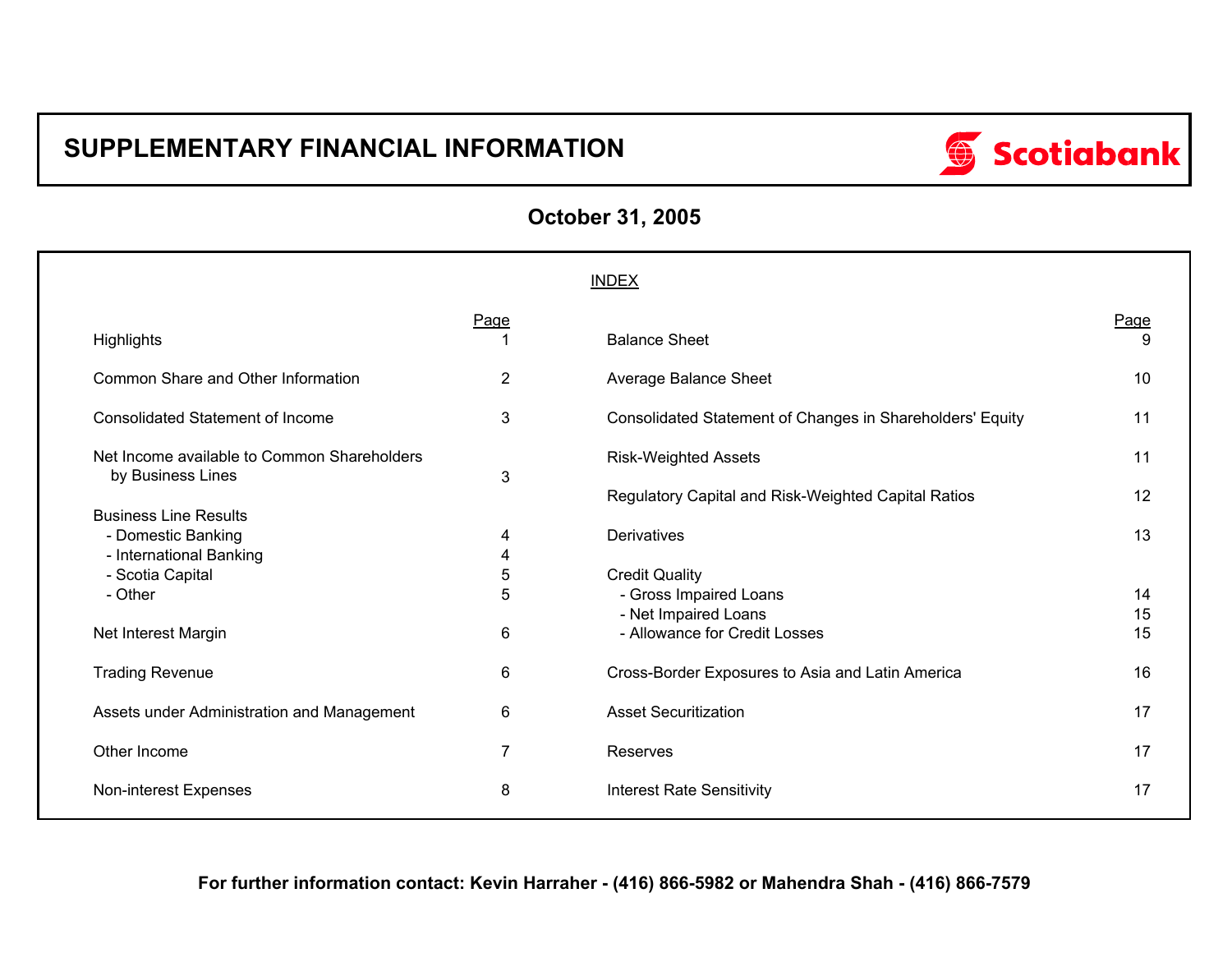## **HIGHLIGHTS**



|                                                             |                |                |       |                | <b>QUARTERLY TREND</b> |       |       |                |       |       | <b>FULL YEAR</b> |       |
|-------------------------------------------------------------|----------------|----------------|-------|----------------|------------------------|-------|-------|----------------|-------|-------|------------------|-------|
|                                                             |                | 2005           |       |                |                        | 2004  |       |                | 2003  |       |                  |       |
|                                                             | Q <sub>4</sub> | Q <sub>3</sub> | Q2    | Q <sub>1</sub> | Q <sub>4</sub>         | Q3    | Q2    | Q <sub>1</sub> | Q4    | 2005  | 2004             | 2003  |
| <b>Operating Performance:</b>                               |                |                |       |                |                        |       |       |                |       |       |                  |       |
| Net Income (\$MM)                                           | 811            | 784            | 826   | 788            | 705                    | 731   | 784   | 688            | 654   | 3,209 | 2,908            | 2,422 |
| Net Income available to Common Shareholders (\$MM)          | 803            | 775            | 822   | 784            | 701                    | 727   | 780   | 684            | 650   | 3,184 | 2,892            | 2,406 |
| EPS (\$) - basic                                            | 0.81           | 0.78           | 0.82  | 0.78           | 0.70                   | 0.72  | 0.77  | 0.68           | 0.64  | 3.19  | 2.87             | 2.38  |
| - diluted                                                   | 0.80           | 0.77           | 0.81  | 0.77           | 0.69                   | 0.71  | 0.75  | 0.67           | 0.63  | 3.15  | 2.82             | 2.34  |
| ROE (%)                                                     | 20.5           | 19.9           | 22.3  | 21.0           | 18.8                   | 19.4  | 21.8  | 19.4           | 18.6  | 20.9  | 19.9             | 17.6  |
| Net Interest Margin (%) (1)                                 | 1.97           | 1.97           | 2.07  | 2.00           | 2.06                   | 2.09  | 2.16  | 2.11           | 2.16  | 2.00  | 2.10             | 2.16  |
| Productivity Ratio (TEB) (%)                                | 57.8           | 56.4           | 55.4  | 55.7           | 59.4                   | 58.1  | 55.0  | 55.4           | 58.6  | 56.3  | 56.9             | 55.9  |
| Effective Tax Rate (%)                                      | 20.4           | 20.3           | 21.2  | 20.1           | 18.6                   | 20.6  | 23.4  | 20.3           | 20.8  | 20.5  | 20.8             | 23.1  |
| Effective Tax Rate (TEB) (%)                                | 25.8           | 26.3           | 27.5  | 25.7           | 24.9                   | 25.9  | 27.8  | 25.9           | 26.6  | 26.3  | 26.2             | 29.0  |
| Cash Net Income available to Common Shareholders (\$MM) (2) | 809            | 780            | 826   | 788            | 705                    | 731   | 784   | 689            | 658   | 3,203 | 2,909            | 2,435 |
| Cash EPS (\$) - basic (2)                                   | 0.81           | 0.79           | 0.83  | 0.78           | 0.70                   | 0.72  | 0.78  | 0.68           | 0.65  | 3.21  | 2.88             | 2.41  |
| - diluted (2)                                               | 0.80           | 0.77           | 0.82  | 0.77           | 0.69                   | 0.72  | 0.76  | 0.67           | 0.64  | 3.16  | 2.84             | 2.37  |
| Cash ROE (%) (2)                                            | 20.7           | 20.0           | 22.4  | 21.1           | 18.9                   | 19.5  | 21.9  | 19.5           | 18.8  | 21.1  | 20.1             | 17.8  |
|                                                             |                |                |       |                |                        |       |       |                |       |       |                  |       |
| <b>Balance Sheet:</b>                                       |                |                |       |                |                        |       |       |                |       |       |                  |       |
| Total Assets (\$B)                                          | 314.0          | 317.5          | 309.1 | 300.5          | 279.2                  | 286.9 | 283.6 | 281.5          | 285.9 | 314.0 | 279.2            | 285.9 |
| Loans and Acceptances (\$B)                                 | 198.6          | 199.5          | 192.8 | 188.6          | 178.9                  | 182.2 | 179.9 | 175.7          | 178.5 | 198.6 | 178.9            | 178.5 |
| Deposits (\$B)                                              | 217.4          | 220.0          | 214.8 | 206.9          | 195.2                  | 201.1 | 197.6 | 191.8          | 192.7 | 217.4 | 195.2            | 192.7 |
| Common Shareholders' Equity (\$B)                           | 15.5           | 15.6           | 15.3  | 14.9           | 14.7                   | 15.0  | 14.9  | 14.2           | 13.8  | 15.5  | 14.7             | 13.8  |
| <b>Credit Quality:</b>                                      |                |                |       |                |                        |       |       |                |       |       |                  |       |
| Net Impaired Loans (3) (\$MM)                               | 681            | 573            | 666   | 762            | 879                    | 1,198 | 1,371 | 1,487          | 1,522 | 681   | 879              | 1,522 |
| General Allowance for Credit Losses (\$MM)                  | 1,330          | 1,375          | 1,375 | 1,375          | 1,375                  | 1,425 | 1,475 | 1,475          | 1,475 | 1,330 | 1,375            | 1,475 |
| Net Impaired Loans as % of Loans and Acceptances (3)        | 0.34           | 0.29           | 0.35  | 0.40           | 0.49                   | 0.66  | 0.76  | 0.85           | 0.85  | 0.34  | 0.49             | 0.85  |
| Specific Provisions (\$MM)                                  | 81             | 85             | 35    | 74             | 90                     | 100   | 130   | 170            | 120   | 275   | 490              | 893   |
| - % of Average Loans and Acceptances                        | 0.16           | 0.17           | 0.07  | 0.16           | 0.20                   | 0.22  | 0.30  | 0.38           | 0.27  | 0.14  | 0.27             | 0.48  |
| Risk-Weighted Capital Ratios (%):                           |                |                |       |                |                        |       |       |                |       |       |                  |       |
| Tier 1                                                      | 11.1           | 11.1           | 11.4  | 11.2           | 11.5                   | 11.3  | 11.2  | 10.9           | 10.8  | 11.1  | 11.5             | 10.8  |
| Total                                                       | 13.2           | 13.1           | 13.4  | 13.5           | 13.9                   | 13.7  | 13.6  | 13.4           | 13.2  | 13.2  | 13.9             | 13.2  |
| <b>Tangible Common Equity</b>                               | 9.3            | 9.3            | 9.5   | 9.5            | 9.7                    | 9.5   | 9.4   | 9.2            | 8.9   | 9.3   | 9.7              | 8.9   |
| Risk-Weighted Assets (\$B)                                  | 162.8          | 163.8          | 160.1 | 155.5          | 150.5                  | 155.5 | 155.7 | 153.5          | 154.5 | 162.8 | 150.5            | 154.5 |
|                                                             |                |                |       |                |                        |       |       |                |       |       |                  |       |

(1) Net Interest Income (TEB) as % of Average Total Assets.

(2) Excludes amortization of intangibles (net of taxes).

(3) Net Impaired Loans are Impaired Loans less Specific Allowance for Credit Losses.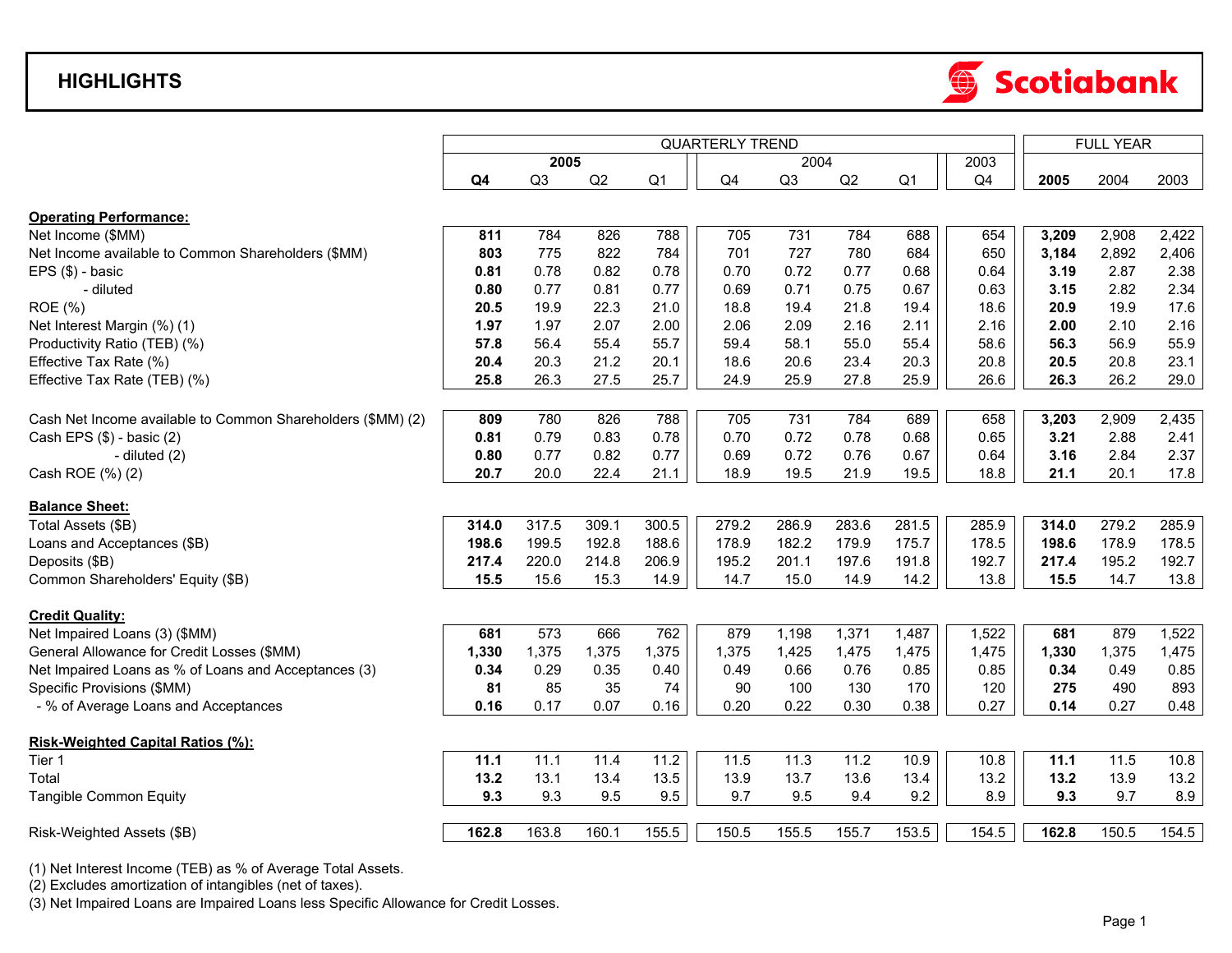# **COMMON SHARE AND OTHER INFORMATION**



|                                        |                                                                                |        |        |        |                | <b>FULL YEAR</b> |        |                |        |                 |        |        |
|----------------------------------------|--------------------------------------------------------------------------------|--------|--------|--------|----------------|------------------|--------|----------------|--------|-----------------|--------|--------|
|                                        | <b>QUARTERLY TREND</b><br>2005<br>Q2<br>Q <sub>4</sub><br>Q3<br>Q <sub>1</sub> |        |        |        |                | 2004             |        |                | 2003   |                 |        |        |
|                                        |                                                                                |        |        |        | Q <sub>4</sub> | Q <sub>3</sub>   | Q2     | Q <sub>1</sub> | Q4     | 2005            | 2004   | 2003   |
|                                        |                                                                                |        |        |        |                |                  |        |                |        |                 |        |        |
| Valuation:                             |                                                                                |        |        |        |                |                  |        |                |        |                 |        |        |
| Book Value per Share (\$)              | 15.64                                                                          | 15.68  | 15.44  | 14.95  | 14.56          | 14.86            | 14.73  | 14.05          | 13.67  | 15.64           | 14.56  | 13.67  |
| Share Price (\$) - High                | 44.22                                                                          | 42.64  | 41.37  | 41.35  | 40.00          | 36.88            | 37.45  | 34.24          | 33.70  | 44.22           | 40.00  | 33.70  |
| - Low                                  | 40.31                                                                          | 39.19  | 38.63  | 36.41  | 35.28          | 32.90            | 33.38  | 31.08          | 29.19  | 36.41           | 31.08  | 22.28  |
| - Close                                | 42.99                                                                          | 41.75  | 39.99  | 39.50  | 39.60          | 36.60            | 35.15  | 33.75          | 32.74  | 42.99           | 39.60  | 32.74  |
| Share Price (Closing) as % Book Value  | 274.9                                                                          | 266.3  | 259.0  | 264.2  | 272.0          | 246.3            | 238.6  | 240.2          | 239.5  | 274.9           | 272.0  | 239.5  |
| Price (Closing)/Earnings Ratio (X) (1) | 13.5                                                                           | 13.6   | 13.2   | 13.3   | 13.8           | 13.0             | 13.0   | 13.5           | 13.8   | 13.5            | 13.8   | 13.8   |
| Market Capitalization (\$MM)           | 42,568                                                                         | 41,547 | 39,734 | 39,425 | 39,937         | 36,899           | 35,452 | 34,126         | 33,085 | 42,568          | 39,937 | 33,085 |
|                                        |                                                                                |        |        |        |                |                  |        |                |        |                 |        |        |
| Dividends:                             |                                                                                |        |        |        |                |                  |        |                |        |                 |        |        |
| Common Dividends Paid (\$MM)           | 338                                                                            | 339    | 318    | 322    | 302            | 302              | 253    | 253            | 223    | 1,317           | 1,110  | 849    |
| Common Dividends/Share (\$)            | 0.34                                                                           | 0.34   | 0.32   | 0.32   | 0.30           | 0.30             | 0.25   | 0.25           | 0.22   | 1.32            | 1.10   | 0.84   |
| Payout Ratio (%)                       | 42.1                                                                           | 43.7   | 38.7   | 41.1   | 43.1           | 41.6             | 32.4   | 37.0           | 34.2   | 41.4            | 38.4   | 35.3   |
| Dividend Yield (%)                     | 3.2                                                                            | 3.3    | 3.2    | 3.3    | 3.2            | 3.4              | 2.8    | 3.1            | 2.8    | 3.3             | 3.1    | 3.0    |
|                                        |                                                                                |        |        |        |                |                  |        |                |        |                 |        |        |
| Shares:                                |                                                                                |        |        |        |                |                  |        |                |        |                 |        |        |
| Number of Common Shares Outstanding    |                                                                                |        |        |        |                |                  |        |                |        |                 |        |        |
| at Period End (MM)                     | 990                                                                            | 995    | 994    | 998    | 1,009          | 1,008            | 1,009  | 1,011          | 1,011  | 990             | 1,009  | 1,011  |
| Average Number of Common Shares        |                                                                                |        |        |        |                |                  |        |                |        |                 |        |        |
| Outstanding (MM) -- Basic              | 995                                                                            | 995    | 996    | 1,006  | 1,008          | 1,008            | 1,011  | 1,011          | 1,012  | 998             | 1,010  | 1,010  |
| -- Diluted                             | 1,008                                                                          | 1,009  | 1,011  | 1,021  | 1,024          | 1,024            | 1,028  | 1,027          | 1,028  | 1,012           | 1,026  | 1,026  |
| <b>Other Information:</b>              |                                                                                |        |        |        |                |                  |        |                |        |                 |        |        |
| Employees                              | 46,631                                                                         | 46,269 | 44,094 | 43,930 | 43,928         | 44,253           | 44,294 | 44,304         | 43,986 | 46,631          | 43,928 | 43,986 |
| <b>Branches and Offices</b>            | 1,959                                                                          | 1,944  | 1,871  | 1,871  | 1,871          | 1,865            | 1,869  | 1,875          | 1,850  | 1,959           | 1,871  | 1,850  |
| <b>ABMs</b>                            | 4,449                                                                          | 4,411  | 4,274  | 4,244  | 4,219          | 4,189            | 4,175  | 4,118          | 3,918  | 4,449           | 4,219  | 3,918  |
|                                        |                                                                                |        |        |        |                |                  |        |                |        |                 |        |        |
| <b>Senior Debt Credit Ratings:</b>     |                                                                                |        |        |        |                |                  |        |                |        |                 |        |        |
| Standard & Poor's                      | AA-                                                                            | AA-    | AA-    | AA-    | AA-            | $A+$             | $A+$   | $A+$           | $A+$   | AA-             | AA-    | $A+$   |
| Moody's                                | Aa <sub>3</sub>                                                                | Aa3    | Aa3    | Aa3    | Aa3            | Aa3              | Aa3    | Aa3            | Aa3    | Aa <sub>3</sub> | Aa3    | Aa3    |

(1) based on trailing 4 quarters' EPS.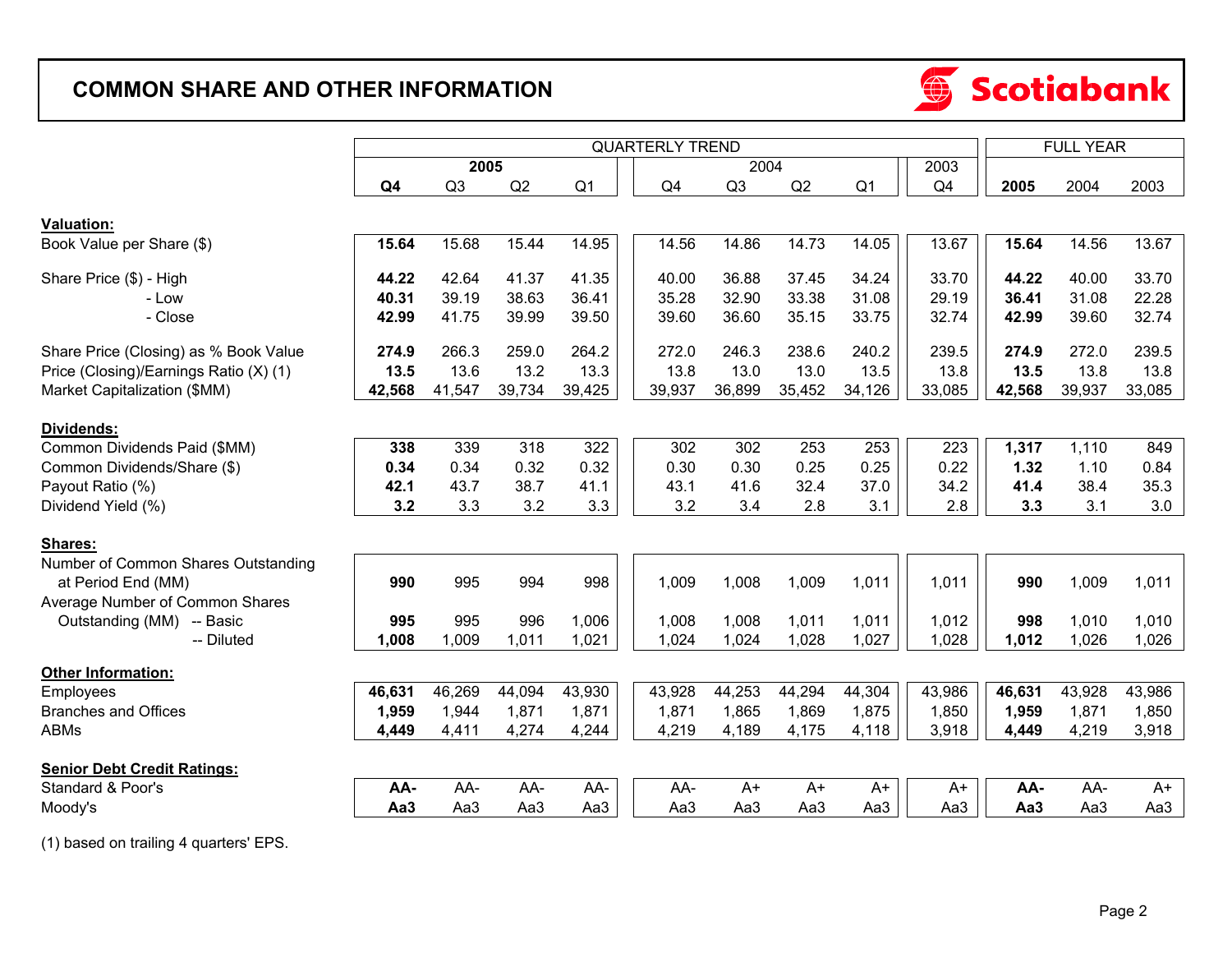## **CONSOLIDATED STATEMENT OF INCOME AND NET INCOME AVAILABLE TO COMMON SHAREHOLDERS BY BUSINESS LINES**



|                                                                       |       |       |       |                | <b>FULL YEAR</b> |                  |       |                |       |        |        |        |
|-----------------------------------------------------------------------|-------|-------|-------|----------------|------------------|------------------|-------|----------------|-------|--------|--------|--------|
|                                                                       |       | 2005  |       |                |                  | 2004             |       |                | 2003  |        |        |        |
| (\$MM)                                                                | Q4    | Q3    | Q2    | Q <sub>1</sub> | Q4               | Q <sub>3</sub>   | Q2    | Q <sub>1</sub> | Q4    | 2005   | 2004   | 2003   |
| <b>CONSOLIDATED STATEMENT OF INCOME:</b>                              |       |       |       |                |                  |                  |       |                |       |        |        |        |
| Interest Income (TEB)                                                 | 3,715 | 3.645 | 3,459 | 3,310          | 3,131            | 3,089            | 3,081 | 3,150          | 3.161 | 14,129 | 12,451 | 13,524 |
| Interest Expense                                                      | 2,134 | 2,084 | 1,907 | 1,807          | 1.670            | 1,592            | 1,560 | 1,654          | 1,617 | 7,932  | 6,476  | 7,278  |
| Net Interest Income (TEB)                                             | 1,581 | 1,561 | 1,552 | 1,503          | 1,461            | 1,497            | 1,521 | 1,496          | 1,544 | 6,197  | 5,975  | 6,246  |
| Other Income (see Page 7)                                             | 1,154 | 1,128 | 1,136 | 1,111          | 996              | 1,035            | 1,249 | 1,040          | 1,007 | 4,529  | 4,320  | 4,015  |
| Total Revenue (TEB)                                                   | 2,735 | 2,689 | 2,688 | 2,614          | 2,457            | 2,532            | 2,770 | 2,536          | 2,551 | 10,726 | 10,295 | 10,261 |
| Taxable equivalent adjustment                                         | 75    | 81    | 94    | 76             | 73               | 68               | 65    | 68             | 68    | 326    | 274    | 278    |
| <b>Total Revenue</b>                                                  | 2,660 | 2,608 | 2,594 | 2,538          | 2,384            | 2,464            | 2,705 | 2,468          | 2,483 | 10,400 | 10,021 | 9,983  |
| <b>Provision for Credit Losses</b>                                    | 36    | 85    | 35    | 74             | 40               | 50               | 130   | 170            | 120   | 230    | 390    | 893    |
| Total Non-interest Expenses (see Page 8)                              | 1,579 | 1,517 | 1,490 | 1,457          | 1,461            | 1,472            | 1,523 | 1,406          | ,494  | 6,043  | 5,862  | 5,731  |
| Net Income before the undernoted:                                     | 1,045 | 1,006 | 1,069 | 1,007          | 883              | 942              | 1,052 | 892            | 869   | 4,127  | 3,769  | 3,359  |
| Provision for Income Taxes                                            | 214   | 205   | 226   | 202            | 165              | 194              | 246   | 181            | 181   | 847    | 786    | 777    |
| Non-controlling Interest in Net Income of Subsidiaries                | 20    | 17    | 17    | 17             | 13               | 17               | 22    | 23             | 34    | 71     | 75     | 160    |
| <b>Net Income</b>                                                     | 811   | 784   | 826   | 788            | 705              | 731              | 784   | 688            | 654   | 3,209  | 2,908  | 2,422  |
| <b>Preferred Dividends Paid</b>                                       | 8     | 9     | 4     | 4              | 4                | 4                | 4     | 4              | 4     | 25     | 16     | 16     |
| Net Income available to Common Shareholders                           | 803   | 775   | 822   | 784            | 701              | $\overline{727}$ | 780   | 684            | 650   | 3,184  | 2,892  | 2,406  |
| Amortization of Intangibles (net of taxes)                            | 6     | 5     | 4     | 4              | 4                | 4                | 4     | 5              | 8     | 19     | 17     | 29     |
| Cash Net Income available to Common Shareholders                      | 809   | 780   | 826   | 788            | 705              | 731              | 784   | 689            | 658   | 3,203  | 2,909  | 2,435  |
|                                                                       |       |       |       |                |                  |                  |       |                |       |        |        |        |
| <b>NET INCOME AVAILABLE TO COMMON SHAREHOLDERS BY BUSINESS LINES:</b> |       |       |       |                |                  |                  |       |                |       |        |        |        |
| Domestic Banking (1)                                                  | 326   | 319   | 279   | 329            | 248              | 282              | 286   | 289            | 257   | 1,253  | 1,105  | 1,059  |
| International Banking                                                 | 174   | 234   | 186   | 206            | 159              | 211              | 194   | 154            | 149   | 800    | 718    | 636    |

Scotia Capital **229** 200 239 247 237 189 203 190 213 **915** 665 819 Other (2) **74** 22 118 2 57 45 97 51 31 **216** 46 250 **Total Bank** 803 775 822

(1) includes Wealth Management.

(2) represents corporate adjustments and smaller operating segments including Group Treasury.

775 822 784 | | 701 727 780 684 | | 650 | | **3,184** 2,892 2,406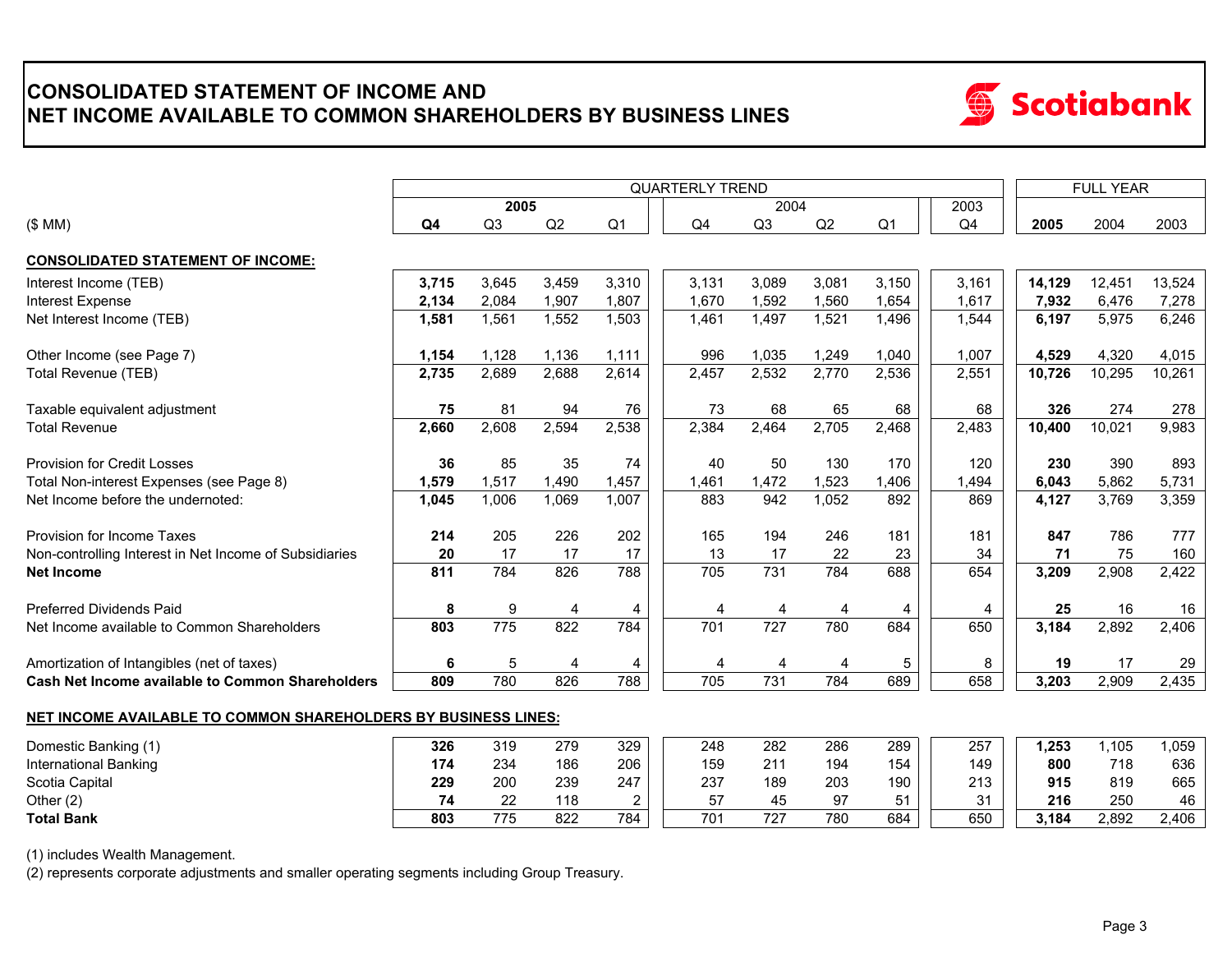#### **BUSINESS LINE RESULTS**



|                                                  |                                                                    |        |                | <b>FULL YEAR</b> |                |                |        |                |        |              |         |                |
|--------------------------------------------------|--------------------------------------------------------------------|--------|----------------|------------------|----------------|----------------|--------|----------------|--------|--------------|---------|----------------|
|                                                  | <b>QUARTERLY TREND</b><br>2005<br>Q3<br>Q2<br>Q <sub>1</sub><br>Q4 |        |                |                  | 2004           |                |        | 2003           |        |              |         |                |
| (SMM)                                            |                                                                    |        |                |                  | Q <sub>4</sub> | Q <sub>3</sub> | Q2     | Q <sub>1</sub> | Q4     | 2005         | 2004    | 2003           |
| Domestic Banking (1):                            |                                                                    |        |                |                  |                |                |        |                |        |              |         |                |
| Net Interest Income (TEB)                        | 929                                                                | 905    | 852            | 890              | 861            | 877            | 892    | 864            | 868    | 3,576        | 3,494   | 3,430          |
| Other Income                                     | 474                                                                | 453    | 445            | 447              | 416            | 414            | 424    | 417            | 406    | 1,819        | 1,671   | 1,528          |
| <b>Total Revenue (TEB)</b>                       | 1,403                                                              | 1,358  | 1,297          | 1,337            | 1,277          | 1,291          | 1,316  | 1,281          | 1,274  | 5,395        | 5,165   | 4,958          |
| <b>Provision for Credit Losses</b>               | (69)                                                               | (63)   | (66)           | (76)             | (74)           | (70)           | (81)   | (92)           | (48)   | (274)        | (317)   | (272)          |
| Non-interest Expenses                            | (870)                                                              | (825)  | (817)          | (784)            | (845)          | (805)          | (803)  | (764)          | (844)  | (3,296)      | (3,217) | (3,076)        |
| Income Taxes (TEB) and Other                     | (136)                                                              | (149)  | (134)          | (147)            | (109)          | (133)          | (145)  | (135)          | (124)  | (566)        | (522)   | (547)          |
| <b>Net Income</b>                                | 328                                                                | 321    | 280            | 330              | 249            | 283            | 287    | 290            | 258    | 1,259        | 1,109   | 1,063          |
| Preferred Dividends Paid                         | (2)                                                                | (2)    | (1)            | (1)              | (1)            | (1)            | (1)    | (1)            | (1)    | (6)          | (4)     | (4)            |
| Net Income available to Common Shareholders      | 326                                                                | 319    | 279            | 329              | 248            | 282            | 286    | 289            | 257    | 1,253        | 1,105   | 1,059          |
| Amortization of Intangibles (net of taxes)       | 4                                                                  | 5      | $\overline{4}$ | 4                | $\overline{4}$ | $\overline{4}$ | 4      | 5              | 7      | 17           | 17      | 27             |
| Cash Net Income available to Common Shareholders | 330                                                                | 324    | 283            | 333              | 252            | 286            | 290    | 294            | 264    | 1,270        | 1,122   | 1,086          |
| <b>ROE</b> (%)                                   | 30.1                                                               | 31.2   | 28.9           | 34.1             | 26.3           | 31.4           | 32.7   | 32.4           | 29.2   | 31.0         | 30.6    | 30.9           |
| Average Assets (\$B)                             | 127                                                                | 124    | 121            | 120              | 117            | 113            | 109    | 107            | 105    | 123          | 112     | 101            |
| Net Interest Margin (%)                          | 2.89                                                               | 2.88   | 2.88           | 2.95             | 2.93           | 3.09           | 3.33   | 3.21           | 3.27   | 2.90         | 3.14    | 3.38           |
| Productivity Ratio (%)                           | 62.0                                                               | 60.8   | 63.0           | 58.6             | 66.2           | 62.4           | 61.0   | 59.6           | 66.2   | 61.1         | 62.3    | 62.0           |
| <b>Branches</b>                                  | 954                                                                | 953    | 952            | 952              | 957            | 956            | 963    | 964            | 964    | 954          | 957     | 964            |
| Wealth Management Offices                        | 97                                                                 | 97     | 97             | 97               | 97             | 98             | 98     | 100            | 98     | 97           | 97      | 98             |
| Employees                                        | 20,191                                                             | 20,149 | 19,980         | 19,820           | 19,785         | 20,014         | 20,095 | 20,097         | 20,221 | 20,191       | 19,785  | 20,221         |
| ABMs                                             | 2,624                                                              | 2,620  | 2,594          | 2,575            | 2,559          | 2,554          | 2,555  | 2,524          | 2,378  | 2,624        | 2,559   | 2,378          |
|                                                  |                                                                    |        |                |                  |                |                |        |                |        |              |         |                |
| <b>International Banking:</b>                    |                                                                    |        |                |                  |                |                |        |                |        |              |         |                |
| Net Interest Income (TEB)                        | 506                                                                | 512    | 489            | 462              | 444            | 472            | 505    | 437            | 485    | 1,969        | 1,858   | 1,987          |
| Other Income                                     | 202                                                                | 237    | 174            | 180              | 189            | 181            | 197    | 174            | 192    | 793          | 741     | 776            |
| Total Revenue (TEB)                              | 708                                                                | 749    | 663            | 642              | 633            | 653            | 702    | 611            | 677    | 2,762        | 2,599   | 2,763          |
| Provision for Credit Losses                      | (16)                                                               | (21)   | (26)           | (7)              | (43)           | (2)            | (18)   | (7)            | (45)   | (70)         | (70)    | (73)           |
| Non-interest Expenses                            | (486)                                                              | (447)  | (391)          | (388)            | (400)          | (390)          | (426)  | (390)          | (404)  | (1,712)      | (1,606) | (1,657)        |
| Income Taxes (TEB) and Other                     | (30)                                                               | (45)   | (59)           | (40)             | (30)           | (49)           | (63)   | (59)           | (78)   | (174)        | (201)   | (393)          |
| <b>Net Income</b>                                | 176                                                                | 236    | 187            | 207              | 160            | 212            | 195    | 155            | 150    | 806          | 722     | 640            |
| <b>Preferred Dividends Paid</b>                  | (2)                                                                | (2)    | (1)            | (1)              | (1)            | (1)            | (1)    | (1)            | (1)    | (6)          | (4)     | (4)            |
| Net Income available to Common Shareholders      | 174                                                                | 234    | 186            | 206              | 159            | 211            | 194    | 154            | 149    | 800          | 718     | 636            |
| Amortization of Intangibles (net of taxes)       | $\mathbf{1}$                                                       |        |                |                  |                |                |        |                | 1      | $\mathbf{1}$ |         | $\overline{2}$ |
| Cash Net Income available to Common Shareholders | $\frac{1}{175}$                                                    | 234    | 186            | 206              | 159            | 211            | 194    | 154            | 150    | 801          | 718     | 638            |
| ROE (%)                                          | 17.5                                                               | 24.1   | 21.0           | 24.2             | 18.4           | 24.6           | 24.2   | 19.4           | 19.1   | 21.6         | 21.7    | 20.7           |
| Average Assets (\$B)                             | 51                                                                 | 51     | 49             | 48               | 49             | 50             | 49     | 48             | 49     | 50           | 49      | 52             |
| Net Interest Margin (%)                          | 3.93                                                               | 3.98   | 4.04           | 3.85             | 3.64           | 3.78           | 4.19   | 3.63           | 3.95   | 3.95         | 3.81    | 3.82           |
| Productivity Ratio (%)                           | 68.6                                                               | 59.7   | 59.0           | 60.4             | 63.2           | 59.7           | 60.7   | 63.8           | 59.7   | 62.0         | 61.8    | 60.0           |
| <b>Branches and Offices</b>                      | 860                                                                | 846    | 779            | 779              | 773            | 761            | 757    | 760            | 738    | 860          | 773     | 738            |
| Employees                                        | 18,297                                                             | 17,899 | 16,071         | 16,033           | 16,062         | 16,090         | 16,170 | 16,225         | 15,992 | 18,297       | 16,062  | 15,992         |
| <b>ABMs</b>                                      | 1,825                                                              | 1,791  | 1,680          | 1,669            | 1,660          | 1,635          | 1,620  | 1,594          | 1,540  | 1,825        | 1,660   | 1,540          |

(1) includes Wealth Management.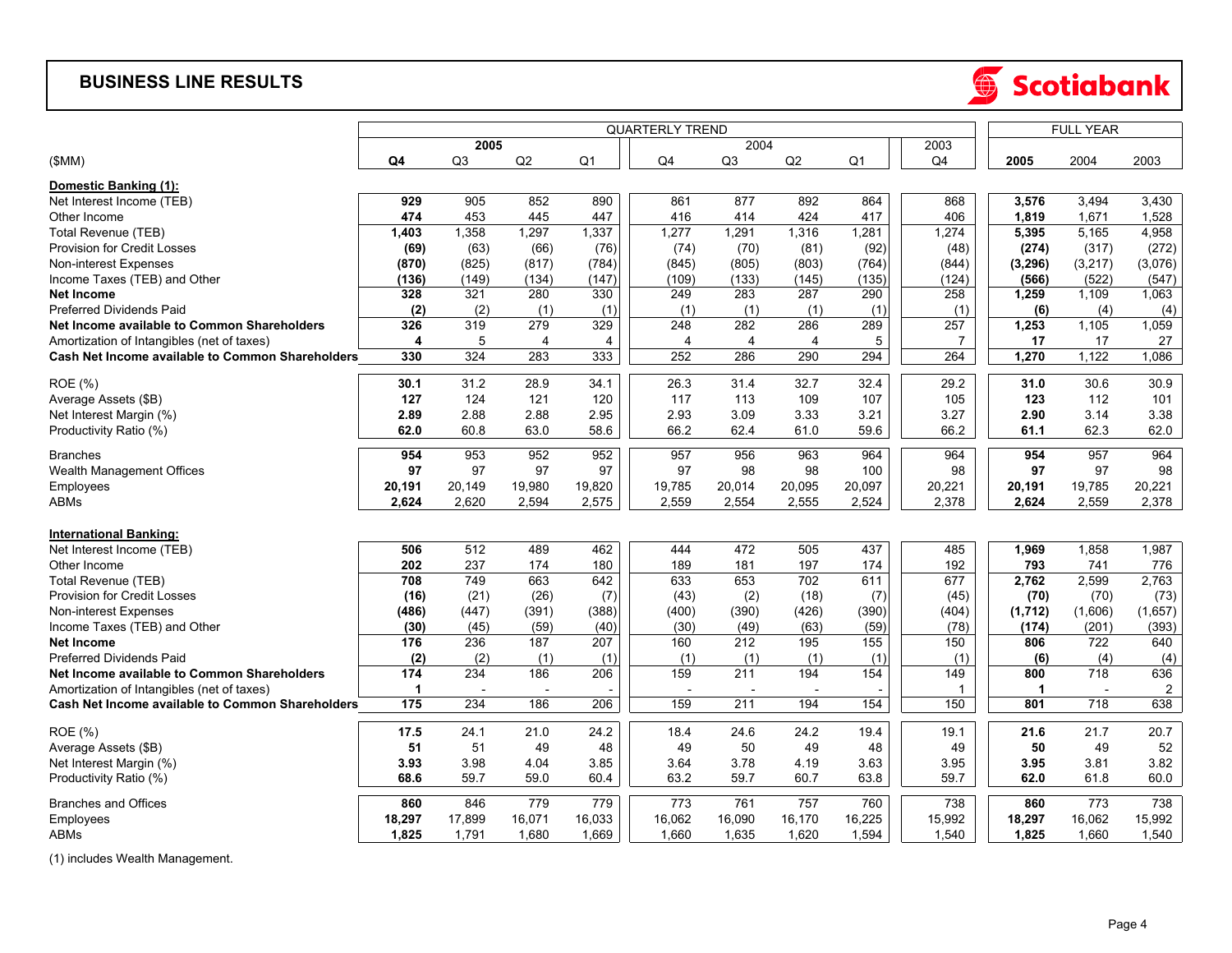## **BUSINESS LINE RESULTS**



|                                                         |                 |                          |                | <b>FULL YEAR</b> |                 |                |                 |                 |                  |                 |       |       |
|---------------------------------------------------------|-----------------|--------------------------|----------------|------------------|-----------------|----------------|-----------------|-----------------|------------------|-----------------|-------|-------|
|                                                         |                 | 2005                     |                |                  |                 | 2004           |                 |                 | 2003             |                 |       |       |
| (SMM)                                                   | Q4              | Q3                       | Q2             | Q <sub>1</sub>   | Q4              | Q <sub>3</sub> | Q2              | Q <sub>1</sub>  | Q4               | 2005            | 2004  | 2003  |
|                                                         |                 |                          |                |                  |                 |                |                 |                 |                  |                 |       |       |
| <b>Scotia Capital:</b>                                  |                 |                          |                |                  |                 |                |                 |                 |                  |                 |       |       |
| Net Interest Income (TEB)                               | 201             | 202                      | 230            | 216              | 229             | 220            | 250             | 238             | 266              | 849             | 937   | 1,179 |
| Other Income                                            | 338             | 316                      | 329            | 337              | 258             | 309            | 328             | 332             | 295              | 1,320           | 1,227 | 1,289 |
| Total Revenue (TEB)                                     | 539             | 518                      | 559            | 553              | 487             | 529            | 578             | 570             | 561              | 2,169           | 2,164 | 2,468 |
| <b>Provision for Credit Losses</b>                      | $\overline{7}$  | (2)                      | 57             | 9                | 25              | (28)           | (32)            | (71)            | (22)             | 71              | (106) | (549) |
| Non-interest Expenses                                   | (198)           | (214)                    | (256)          | (261)            | (202)           | (249)          | (268)           | (241)           | (245)            | (929)           | (960) | (986) |
| Income Taxes (TEB) and Other                            | (117)           | (100)                    | (120)          | (53)             | (72)            | (62)           | (74)            | (67)            | (80)             | (390)           | (275) | (262) |
| <b>Net Income</b>                                       | 231             | 202                      | 240            | $\overline{248}$ | 238             | 190            | 204             | 191             | $\overline{214}$ | 921             | 823   | 671   |
| <b>Preferred Dividends Paid</b>                         | (2)             | (2)                      | (1)            | (1)              | (1)             | (1)            | (1)             | (1)             | (1)              | (6)             | (4)   | (6)   |
| Net Income available to Common Shareholders             | 229             | 200                      | 239            | 247              | 237             | 189            | 203             | 190             | 213              | 915             | 819   | 665   |
| Amortization of Intangibles (net of taxes)              | 1               |                          |                |                  |                 |                |                 |                 |                  | $\mathbf 1$     |       |       |
| <b>Cash Net Income available to Common Shareholders</b> | 230             | 200                      | 239            | $\overline{247}$ | 237             | 189            | 203             | 190             | $\overline{213}$ | 916             | 819   | 665   |
|                                                         |                 |                          |                |                  |                 |                |                 |                 |                  |                 |       |       |
| <b>ROE</b> (%)                                          | 27.4            | 24.7                     | 31.1           | 30.5             | 25.3            | 19.3           | 20.0            | 17.4            | 18.5             | 28.4            | 20.3  | 12.9  |
| Average Assets (\$B)                                    | 114             | 114                      | 113            | 108              | 103             | 108            | 114             | 112             | 112              | 112             | 109   | 119   |
| Net Interest Margin (%)                                 | 0.70            | 0.70                     | 0.84           | 0.79             | 0.88            | 0.81           | 0.89            | 0.84            | 0.94             | 0.76            | 0.86  | 1.00  |
| Productivity Ratio (%)                                  | 36.7            | 41.3                     | 45.8           | 47.2             | 41.5            | 47.1           | 46.4            | 42.3            | 43.7             | 42.8            | 44.3  | 40.0  |
|                                                         |                 |                          |                |                  |                 |                |                 |                 |                  |                 |       |       |
| Employees                                               | 1,379           | 1,376                    | 1.292          | 1,299            | 1,309           | 1,306          | 1,305           | 1,318           | 1,340            | 1,379           | 1.309 | 1,340 |
| Other $(1)$ :                                           |                 |                          |                |                  |                 |                |                 |                 |                  |                 |       |       |
| Net Interest Income (2)                                 | (130)           | (139)                    | (113)          | (141)            | (146)           | (140)          | (191)           | (111)           | (143)            | (523)           | (588) | (628) |
| Other Income                                            | 140             | 122                      | 188            | 147              | 133             | 131            | 300             | 117             | 114              | 597             | 681   | 422   |
| <b>Total Revenue</b>                                    | 10              | (17)                     | 75             | $\,6$            | (13)            | (9)            | 109             | $6\phantom{1}6$ | (29)             | $\overline{74}$ | 93    | (206) |
| <b>Provision for Credit Losses</b>                      | 42              | $\mathbf 1$              | $\blacksquare$ |                  | 52              | 50             | $\mathbf 1$     |                 | (5)              | 43              | 103   | -1    |
| Non-interest Expenses                                   | (25)            | (31)                     | (26)           | (24)             | (14)            | (28)           | (26)            | (11)            | (1)              | (106)           | (79)  | (12)  |
| Income Taxes and Other (2)                              | 49              | 72                       | 70             | 21               | 33              | 33             | 14              | 57              | 67               | 212             | 137   | 265   |
| <b>Net Income</b>                                       | 76              | $\overline{25}$          | 119            | 3                | 58              | 46             | 98              | $\overline{52}$ | 32               | 223             | 254   | 48    |
| Preferred Dividends Paid                                | (2)             | (3)                      | (1)            | (1)              | (1)             | (1)            | (1)             | (1)             | (1)              | (7)             | (4)   | (2)   |
| Net Income available to Common Shareholders             | 74              | $\overline{22}$          | 118            | $\overline{2}$   | 57              | 45             | 97              | 51              | 31               | 216             | 250   | 46    |
| Amortization of Intangibles (net of taxes)              |                 | $\overline{\phantom{a}}$ |                |                  |                 |                |                 |                 | $\qquad \qquad$  |                 |       |       |
| <b>Cash Net Income available to Common Shareholders</b> | $\overline{74}$ | $\overline{22}$          | 118            | $\overline{2}$   | $\overline{57}$ | 45             | $\overline{97}$ | $\overline{51}$ | $\overline{31}$  | 216             | 250   | 46    |
|                                                         |                 |                          |                |                  |                 |                |                 |                 |                  |                 |       |       |
| Average Assets (\$B)                                    | 25              | 25                       | 24             | $\overline{22}$  | 13              | 13             | 14              | 16              | 17               | 24              | 14    | 17    |

(1) represents corporate adjustments and smaller operating segments including Group Treasury.

(2) includes elimination of the tax-exempt income gross-up reported in net interest income and provision for income taxes in the three business segments reported above and on page 4.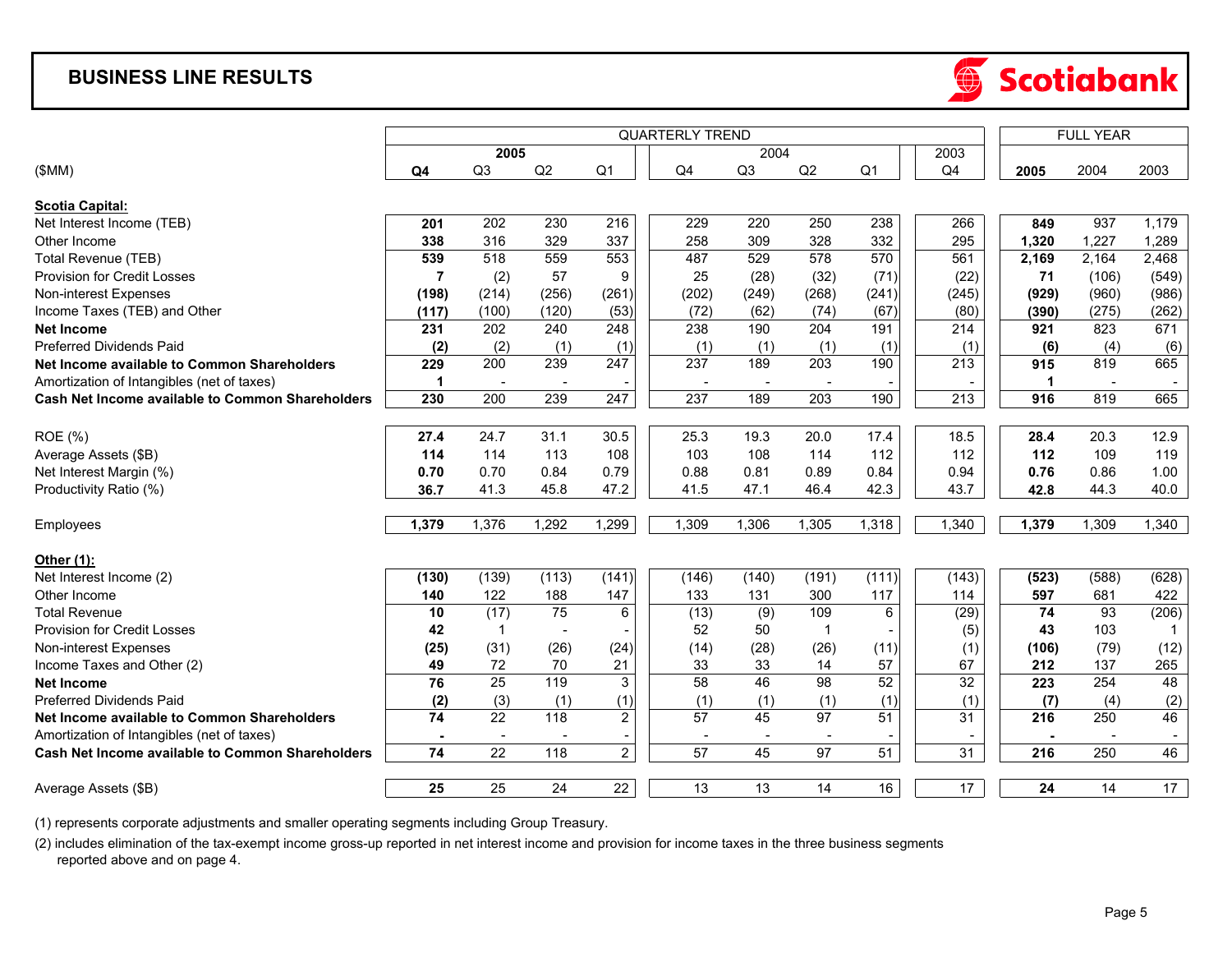## **NET INTEREST MARGIN, TRADING REVENUE AND ASSETS UNDER ADMINISTRATION & MANAGEMENT**



|                                              |                  |                  |                  |                |                        | <b>FULL YEAR</b> |       |                   |       |       |       |                  |
|----------------------------------------------|------------------|------------------|------------------|----------------|------------------------|------------------|-------|-------------------|-------|-------|-------|------------------|
|                                              |                  | 2005             |                  |                | <b>QUARTERLY TREND</b> | 2004             |       |                   | 2003  |       |       |                  |
|                                              | Q <sub>4</sub>   | Q3               | Q2               | Q <sub>1</sub> | Q4                     | Q <sub>3</sub>   | Q2    | Q <sub>1</sub>    | Q4    | 2005  | 2004  | 2003             |
|                                              |                  |                  |                  |                |                        |                  |       |                   |       |       |       |                  |
| <b>NET INTEREST MARGIN:</b>                  |                  |                  |                  |                |                        |                  |       |                   |       |       |       |                  |
| Net Interest Income (TEB) (\$MM)             | 1,581            | 1,561            | 1,552            | 1,503          | 1,461                  | 1,497            | 1,521 | 1,496             | 1,544 | 6,197 | 5,975 | 6,246            |
| Net Interest Income (TEB) as % of            |                  |                  |                  |                |                        |                  |       |                   |       |       |       |                  |
| <b>Average Total Assets</b>                  | 1.97             | 1.97             | 2.07             | 2.00           | 2.06                   | 2.09             | 2.16  | 2.11              | 2.16  | 2.00  | 2.10  | 2.16             |
| Net Interest Income (TEB) as % of            |                  |                  |                  |                |                        |                  |       |                   |       |       |       |                  |
| <b>Average Earning Assets</b>                | 2.20             | 2.20             | 2.32             | 2.27           | 2.32                   | 2.35             | 2.46  | 2.40              | 2.47  | 2.25  | 2.38  | 2.48             |
|                                              |                  |                  |                  |                |                        |                  |       |                   |       |       |       |                  |
| <b>TRADING REVENUE (TEB) (\$MM):</b>         |                  |                  |                  |                |                        |                  |       |                   |       |       |       |                  |
| <b>Securities Trading</b>                    | 28               | 33               | 45               | 69             | 30                     | 12               | 17    | 53                | 30    | 175   | 112   | 179              |
| Foreign Exchange and Precious Metals Trading | 68               | 57               | 66               | 104            | 88                     | 68               | 70    | 80                | 49    | 295   | 306   | 280              |
| Derivative and Other Trading                 | 111              | 123              | 111              | 119            | 70                     | 86               | 100   | 89                | 90    | 464   | 345   | 343              |
| <b>Total</b>                                 | 207              | 213              | 222              | 292            | 188                    | 166              | 187   | 222               | 169   | 934   | 763   | 802              |
| Reported in Other Income                     | 126              | 133              | 125              | 210            | 118                    | 101              | 105   | 152               | 107   | 594   | 476   | 501              |
| Reported in Net Interest Income              | 81               | 80               | 97               | 82             | 70                     | 65               | 82    | 70                | 62    | 340   | 287   | 301              |
| <b>Total</b>                                 | $\overline{207}$ | $\overline{213}$ | $\overline{222}$ | 292            | 188                    | 166              | 187   | $\overline{222}$  | 169   | 934   | 763   | 802              |
|                                              |                  |                  |                  |                |                        |                  |       |                   |       |       |       |                  |
| DEFERRED REVENUES (\$MM):                    | 251              | 269              | 257              | 261            | 275                    | 289              | 307   | 318               | 329   | 251   | 275   | $\overline{3}29$ |
| <b>ASSETS UNDER ADMINISTRATION (\$B):</b>    |                  |                  |                  |                |                        |                  |       |                   |       |       |       |                  |
| Personal                                     |                  |                  |                  |                |                        |                  |       |                   |       |       |       |                  |
| Retail Brokerage                             | 64.2             | 60.8             | 59.0             | 57.6           | 54.2                   | 53.7             | 53.4  | $51.\overline{2}$ | 47.4  | 64.2  | 54.2  | 47.4             |
| Investment Management and Trust              | 57.0             | 56.3             | 54.8             | 53.4           | 53.4                   | 56.0             | 55.9  | 55.4              | 56.6  | 57.0  | 53.4  | 56.6             |
|                                              | 121.2            | 117.1            | 113.8            | 111.0          | 107.6                  | 109.7            | 109.3 | 106.6             | 104.0 | 121.2 | 107.6 | 104.0            |
| <b>Mutual Funds</b>                          | 18.4             | 17.7             | 17.2             | 16.1           | 15.8                   | 15.8             | 15.8  | 14.8              | 14.2  | 18.4  | 15.8  | 14.2             |
| Institutional                                | 31.8             | 31.9             | 32.0             | 30.9           | 33.4                   | 36.6             | 37.2  | 46.3              | 43.8  | 31.8  | 33.4  | 43.8             |
| Total                                        | 171.4            | 166.7            | 163.0            | 158.0          | 156.8                  | 162.1            | 162.3 | 167.7             | 162.0 | 171.4 | 156.8 | 162.0            |
| <b>ASSETS UNDER MANAGEMENT (\$B):</b>        |                  |                  |                  |                |                        |                  |       |                   |       |       |       |                  |
| Personal                                     | 9.4              | 8.4              | 8.0              | 7.8            | 7.5                    | 7.3              | 7.2   | 7.1               | 7.0   | 9.4   | 7.5   | 7.0              |
| <b>Mutual Funds</b>                          | 13.4             | 12.3             | 11.9             | 11.7           | 11.8                   | 12.0             | 12.3  | 11.9              | 11.6  | 13.4  | 11.8  | 11.6             |
| Institutional                                | 3.8              | 3.3              | 3.4              | 3.1            | 1.9                    | 1.9              | 1.4   | 1.5               | 1.4   | 3.8   | 1.9   | $1.4$            |
| <b>Total</b>                                 | 26.6             | 24.0             | 23.3             | 22.6           | 21.2                   | 21.2             | 20.9  | 20.5              | 20.0  | 26.6  | 21.2  | 20.0             |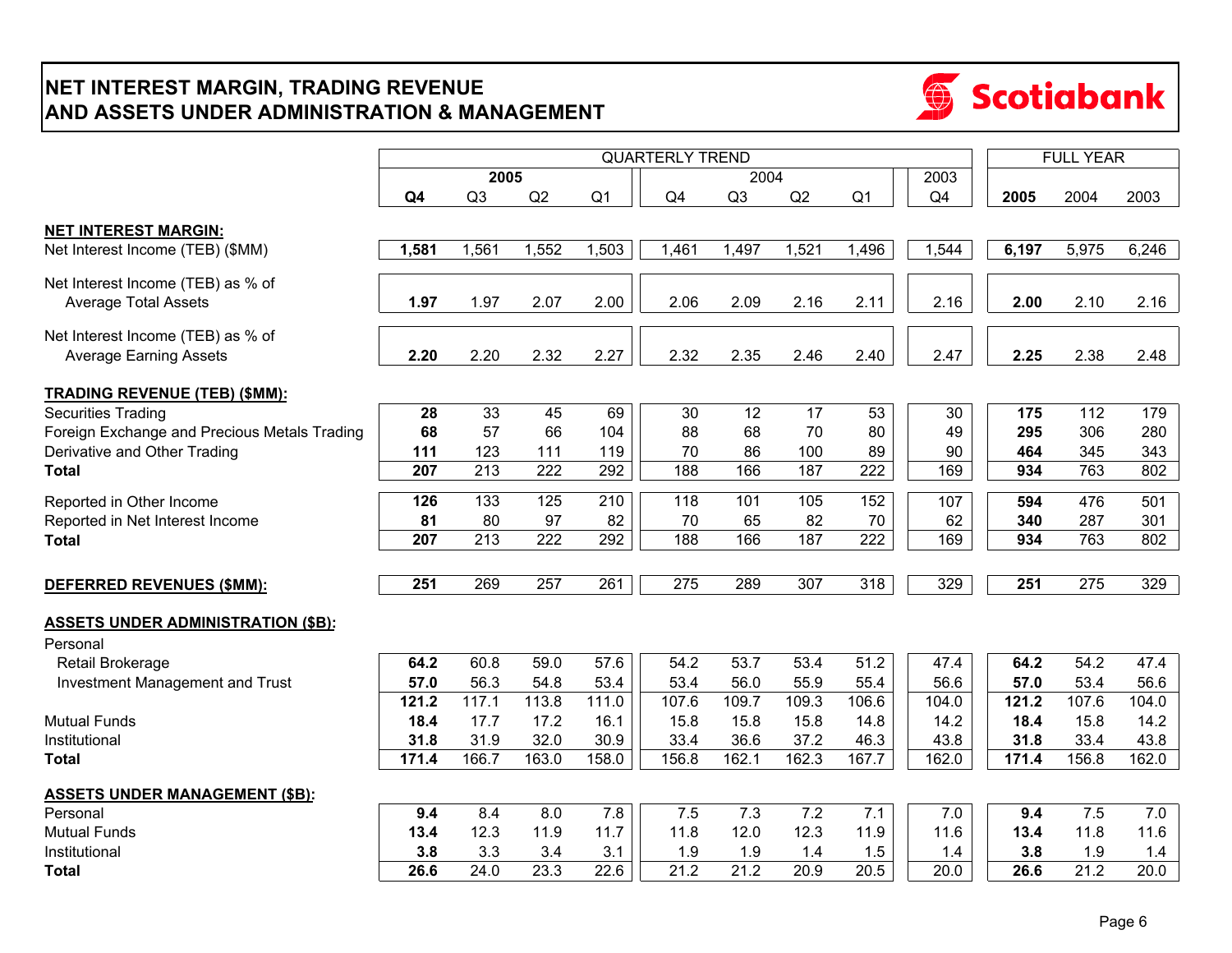## **OTHER INCOME**



|                                                            | <b>QUARTERLY TREND</b> |                |                 |                 |                 |                |       |                 |       |       | <b>FULL YEAR</b> |       |  |
|------------------------------------------------------------|------------------------|----------------|-----------------|-----------------|-----------------|----------------|-------|-----------------|-------|-------|------------------|-------|--|
|                                                            |                        | 2005           |                 |                 |                 | 2004           |       |                 | 2003  |       |                  |       |  |
| (SMM)                                                      | Q <sub>4</sub>         | Q <sub>3</sub> | Q2              | Q <sub>1</sub>  | Q4              | Q <sub>3</sub> | Q2    | Q <sub>1</sub>  | Q4    | 2005  | 2004             | 2003  |  |
|                                                            |                        |                |                 |                 |                 |                |       |                 |       |       |                  |       |  |
| <b>Card Revenues</b>                                       | 67                     | 66             | 56              | 62              | 59              | 58             | 53    | 61              | 58    | 251   | 231              | 204   |  |
| <b>Deposit and Payment Services</b>                        |                        |                |                 |                 |                 |                |       |                 |       |       |                  |       |  |
| <b>Deposit Services</b>                                    | 149                    | 151            | 140             | 141             | 136             | 141            | 131   | 128             | 123   | 581   | 536              | 479   |  |
| <b>Other Payment Services</b>                              | 32                     | 33             | 28              | 27              | 25              | 28             | 30    | 27              | 25    | 120   | 110              | 114   |  |
|                                                            | 181                    | 184            | 168             | 168             | 161             | 169            | 161   | 155             | 148   | 701   | 646              | 593   |  |
| <b>Mutual Funds</b>                                        | 52                     | 50             | 47              | 44              | 44              | 43             | 43    | 41              | 41    | 193   | 171              | 161   |  |
| <b>Investment Management, Brokerage and Trust Services</b> |                        |                |                 |                 |                 |                |       |                 |       |       |                  |       |  |
| Retail Brokerage                                           | 114                    | 101            | 110             | 102             | 74              | 80             | 96    | 85              | 78    | 427   | 335              | 280   |  |
| Personal and Corporate Trust                               | 29                     | 27             | 29              | 26              | 26              | 30             | 33    | 27              | 31    | 111   | 116              | 122   |  |
| Investment Management and Custody                          | 16                     | 15             | 17              | 14              | 13              | 13             | 14    | 13              | 13    | 62    | 53               | 53    |  |
|                                                            | 159                    | 143            | 156             | $\frac{1}{142}$ | $\frac{1}{113}$ | 123            | 143   | $\frac{1}{25}$  | 122   | 600   | 504              | 455   |  |
| <b>Credit Fees</b>                                         |                        |                |                 |                 |                 |                |       |                 |       |       |                  |       |  |
| <b>Commitment and Other Credit Fees</b>                    | 104                    | 113            | 110             | 109             | 116             | 124            | 117   | 120             | 130   | 436   | 477              | 565   |  |
| Acceptance Fees                                            | 27                     | 27             | 25              | 27              | 27              | 26             | 27    | 26              | 28    | 106   | 106              | 119   |  |
|                                                            | 131                    | 140            | $\frac{1}{135}$ | 136             | $\frac{1}{143}$ | 150            | 144   | 146             | 158   | 542   | 583              | 684   |  |
| <b>Trading Revenues</b>                                    | 126                    | 133            | 125             | 210             | 118             | 101            | 105   | 152             | 107   | 594   | 476              | 501   |  |
| <b>Investment Banking</b>                                  |                        |                |                 |                 |                 |                |       |                 |       |       |                  |       |  |
| Underwriting Fees and Other Commissions                    | 121                    | 115            | 123             | 134             | 100             | 117            | 139   | 121             | 115   | 493   | 477              | 472   |  |
| Foreign Exchange and Other                                 | 50                     | 47             | 44              | 46              | 44              | 43             | 44    | 40              | 50    | 187   | 171              | 201   |  |
|                                                            | 171                    | 162            | 167             | 180             | 144             | 160            | 183   | 161             | 165   | 680   | 648              | 673   |  |
| <b>Net Gain on Investment Securities</b>                   | 109                    | 109            | 134             | 62              | 54              | 106            | 247   | 70              | 66    | 414   | 477              | 159   |  |
| <b>Securitization Revenues</b>                             | 19                     | 21             | 20              | 19              | 26              | 17             | 40    | $\overline{28}$ | 26    | 79    | 111              | 140   |  |
| Other                                                      | 139                    | 120            | 128             | $\overline{88}$ | 134             | 108            | 130   | 101             | 116   | 475   | 473              | 445   |  |
| <b>Total Other Income</b>                                  | 1,154                  | 1,128          | 1,136           | 1,111           | 996             | 1,035          | 1,249 | 1,040           | 1,007 | 4,529 | 4,320            | 4,015 |  |
| % of Total Revenue (TEB)                                   | 42.2                   | 41.9           | 42.3            | 42.5            | 40.5            | 40.9           | 45.1  | 41.0            | 39.5  | 42.2  | 42.0             | 39.1  |  |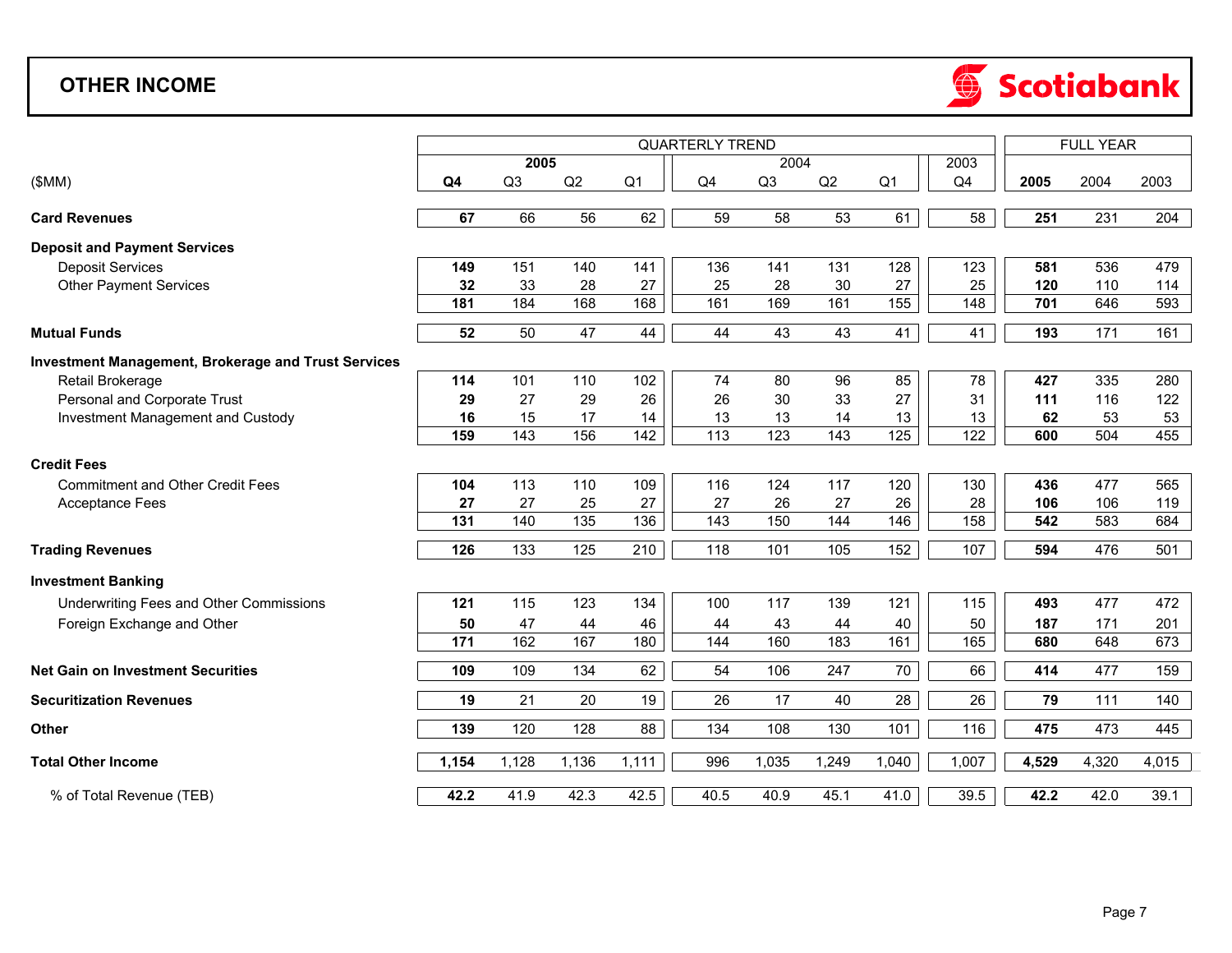### **NON-INTEREST EXPENSES**



|                                                  |                |                          | <b>QUARTERLY TREND</b> |                     |                          |                |                          |                     | <b>FULL YEAR</b>         |                          |                 |       |
|--------------------------------------------------|----------------|--------------------------|------------------------|---------------------|--------------------------|----------------|--------------------------|---------------------|--------------------------|--------------------------|-----------------|-------|
|                                                  |                | 2005                     |                        |                     |                          | 2004           |                          |                     | 2003                     |                          |                 |       |
| (SMM)                                            | Q4             | Q3                       | Q2                     | Q <sub>1</sub>      | Q4                       | Q <sub>3</sub> | Q2                       | Q <sub>1</sub>      | Q4                       | 2005                     | 2004            | 2003  |
| <b>Salaries and Employee Benefits</b>            |                |                          |                        |                     |                          |                |                          |                     |                          |                          |                 |       |
| Salaries                                         | 515            | 494                      | 480                    | 474                 | 487                      | 486            | 479                      | 481                 | 517                      | 1,963                    | 1,933           | 2,001 |
| Performance-based Compensation                   | 222            | 246                      | 275                    | 277                 | 221                      | 257            | 281                      | 232                 | 233                      | 1,020                    | 991             | 920   |
| Pension and Other Employee Benefits              | 124            | 134                      | 128                    | 119                 | 121                      | 132            | 147                      | 128                 | 103                      | 505                      | 528             | 440   |
|                                                  | 861            | 874                      | 883                    | 870                 | 829                      | 875            | 907                      | 841                 | 853                      | 3,488                    | 3,452           | 3,361 |
|                                                  |                |                          |                        |                     |                          |                |                          |                     |                          |                          |                 |       |
| <b>Premises and Technology</b>                   |                |                          |                        |                     |                          |                |                          |                     |                          |                          |                 |       |
| <b>Net Premises Rent</b>                         | 45             | 43                       | 46                     | 42                  | 40                       | 43             | 44                       | 43                  | 43                       | 176                      | 170             | 180   |
| Premises Repairs and Maintenance                 | 15             | 12                       | 11                     | 12                  | 13                       | 11             | 11                       | 11                  | 12                       | 50                       | 46              | 44    |
| <b>Property Taxes</b>                            | 15             | 16                       | 15                     | 15                  | 15                       | 18             | 15                       | 10                  | 14                       | 61                       | 58              | 56    |
| Computer Equipment, Software and Data Processing | 145            | 129                      | 125                    | 120                 | 137                      | 126            | 119                      | 127                 | 148                      | 519                      | 509             | 498   |
| Depreciation                                     | 38             | 46                       | 46                     | 43                  | 45                       | 46             | 48                       | 50                  | 47                       | 173                      | 189             | 208   |
| <b>Other Premises Costs</b>                      | 44             | 42                       | 42                     | 41                  | 43                       | 39             | 45                       | 40                  | 41                       | 169                      | 167             | 170   |
|                                                  | 302            | 288                      | 285                    | $\overline{273}$    | 293                      | 283            | 282                      | 281                 | 305                      | 1,148                    | 1,139           | 1,156 |
| <b>Communications</b>                            |                |                          |                        |                     |                          |                |                          |                     |                          |                          |                 |       |
|                                                  |                |                          |                        | 15                  |                          |                |                          | 15                  |                          |                          |                 |       |
| Telecommunications                               | 17             | 16                       | 16                     |                     | 17                       | 15             | 16                       |                     | 18                       | 64                       | 63              | 68    |
| Stationery, Postage and Courier                  | 49             | 50                       | 47                     | 45                  | 50                       | 47             | 44                       | 44                  | 43                       | 191                      | 185             | 183   |
|                                                  | 66             | 66                       | 63                     | 60                  | 67                       | 62             | 60                       | 59                  | 61                       | 255                      | 248             | 251   |
| <b>Advertising and Business Development</b>      |                |                          |                        |                     |                          |                |                          |                     |                          |                          |                 |       |
| Advertising and Promotion                        | 54             | 34                       | 28                     | 23                  | 33                       | 26             | 28                       | 26                  | 27                       | 139                      | 113             | 103   |
| <b>Travel and Business Development</b>           | 27             | 24                       | 22                     | 20                  | 26                       | 25             | 25                       | 21                  | 28                       | 93                       | 97              | 96    |
|                                                  | 81             | 58                       | 50                     | 43                  | 59                       | 51             | 53                       | 47                  | $\overline{55}$          | 232                      | 210             | 199   |
|                                                  |                |                          |                        |                     |                          |                |                          |                     |                          |                          |                 |       |
| Professional                                     | 55             | 44                       | 45                     | 42                  | 48                       | 39             | 47                       | 29                  | 40                       | 186                      | 163             | 141   |
| <b>Business and Capital Taxes</b>                |                |                          |                        |                     |                          |                |                          |                     |                          |                          |                 |       |
| <b>Business Taxes</b>                            | 21             | 24                       | 22                     | 24                  | 20                       | 23             | 23                       | 23                  | 21                       | 91                       | 89              | 90    |
| <b>Capital Taxes</b>                             | 9              | 14                       | 20                     | 13                  | 12                       | 14             | 13                       | 14                  | 12                       | 56                       | 53              | 54    |
|                                                  | 30             | $\overline{38}$          | 42                     | $\overline{37}$     | $\overline{32}$          | 37             | 36                       | $\overline{37}$     | 33                       | 147                      | $\frac{1}{142}$ | 144   |
| Other                                            |                |                          |                        |                     |                          |                |                          |                     |                          |                          |                 |       |
|                                                  |                | 11                       |                        |                     |                          | 12             |                          |                     | 12                       |                          | 43              | 37    |
| <b>Employee Training</b>                         | 20             |                          | 8<br>$\overline{7}$    | 6<br>$\overline{7}$ | 14                       |                | 8<br>$\overline{7}$      | 9<br>$\overline{7}$ |                          | 45                       |                 |       |
| Amortization of Intangibles                      | 9              | 6                        |                        |                     | $\overline{7}$           | 6              |                          |                     | 8                        | 29                       | 27              | 29    |
| Other                                            | 155            | 132                      | 107                    | 119                 | 112                      | 107            | 123                      | 96                  | 127                      | 513                      | 438             | 382   |
|                                                  | 184            | 149                      | 122                    | $\frac{1}{32}$      | 133                      | 125            | 138                      | 112                 | $\overline{147}$         | 587                      | 508             | 448   |
| <b>Total excluding Special Items</b>             | 1,579          | 1,517                    | 1,490                  | 1,457               | 1,461                    | 1,472          | 1,523                    | 1,406               | 1,494                    | 6,043                    | 5,862           | 5,700 |
| <b>Loss on Disposal of Subsidiary Operations</b> | $\blacksquare$ | $\overline{\phantom{a}}$ | $\blacksquare$         | $\blacksquare$      | $\overline{\phantom{a}}$ | $\blacksquare$ | $\overline{\phantom{a}}$ | $\sim$              | $\overline{\phantom{a}}$ | $\overline{\phantom{a}}$ | $\sim$          | 31    |
|                                                  |                |                          |                        |                     |                          | 1,472          | 1,523                    | 1,406               | 1,494                    |                          | 5,862           | 5,731 |
| <b>Total Non-Interest Expenses</b>               | 1,579          | 1,517                    | 1,490                  | 1,457               | 1,461                    |                |                          |                     |                          | 6,043                    |                 |       |
| Productivity Ratio (TEB) (%)                     | 57.8           | 56.4                     | 55.4                   | 55.7                | 59.4                     | 58.1           | 55.0                     | 55.4                | 58.6                     | 56.3                     | 56.9            | 55.9  |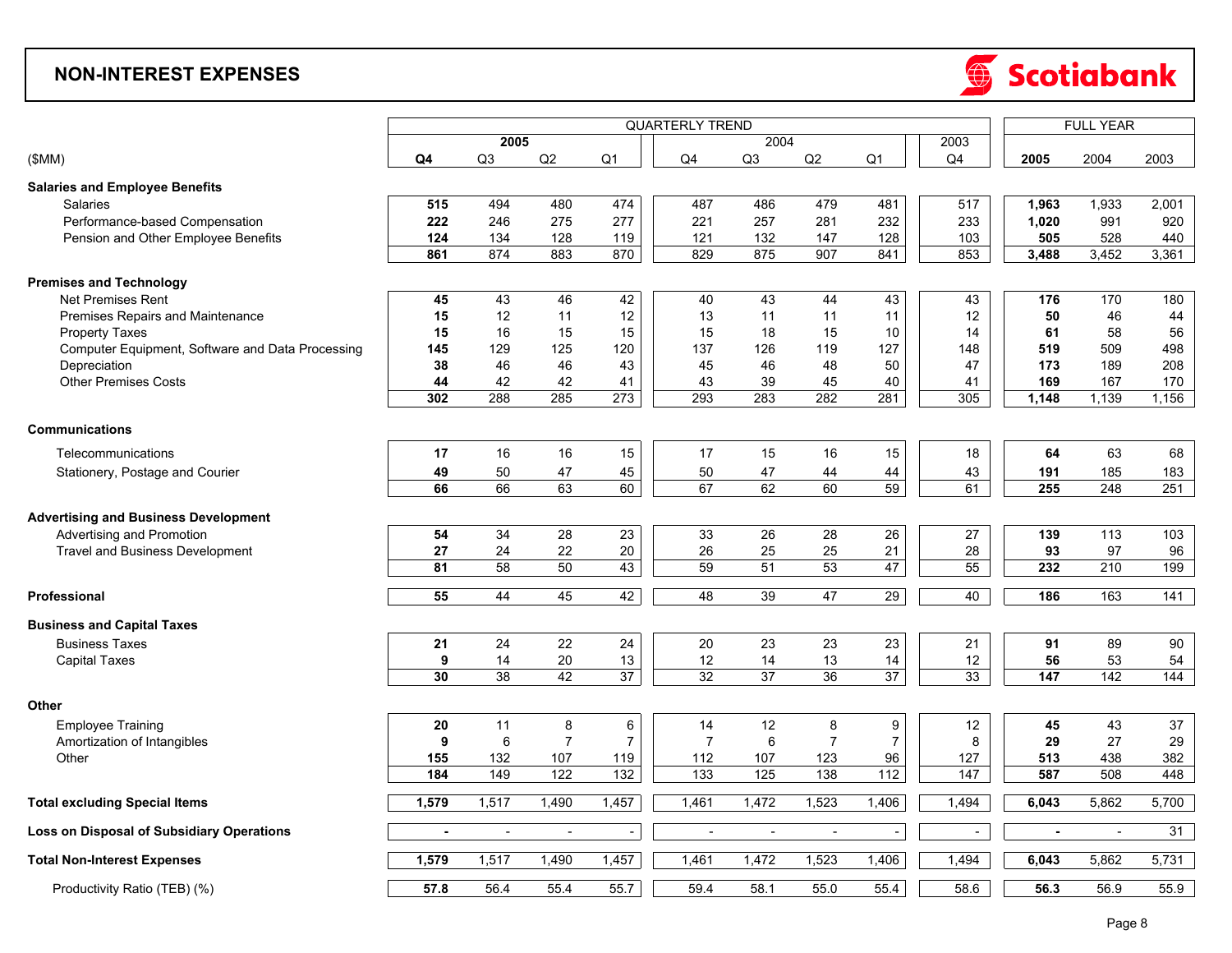#### **BALANCE SHEET**



⊕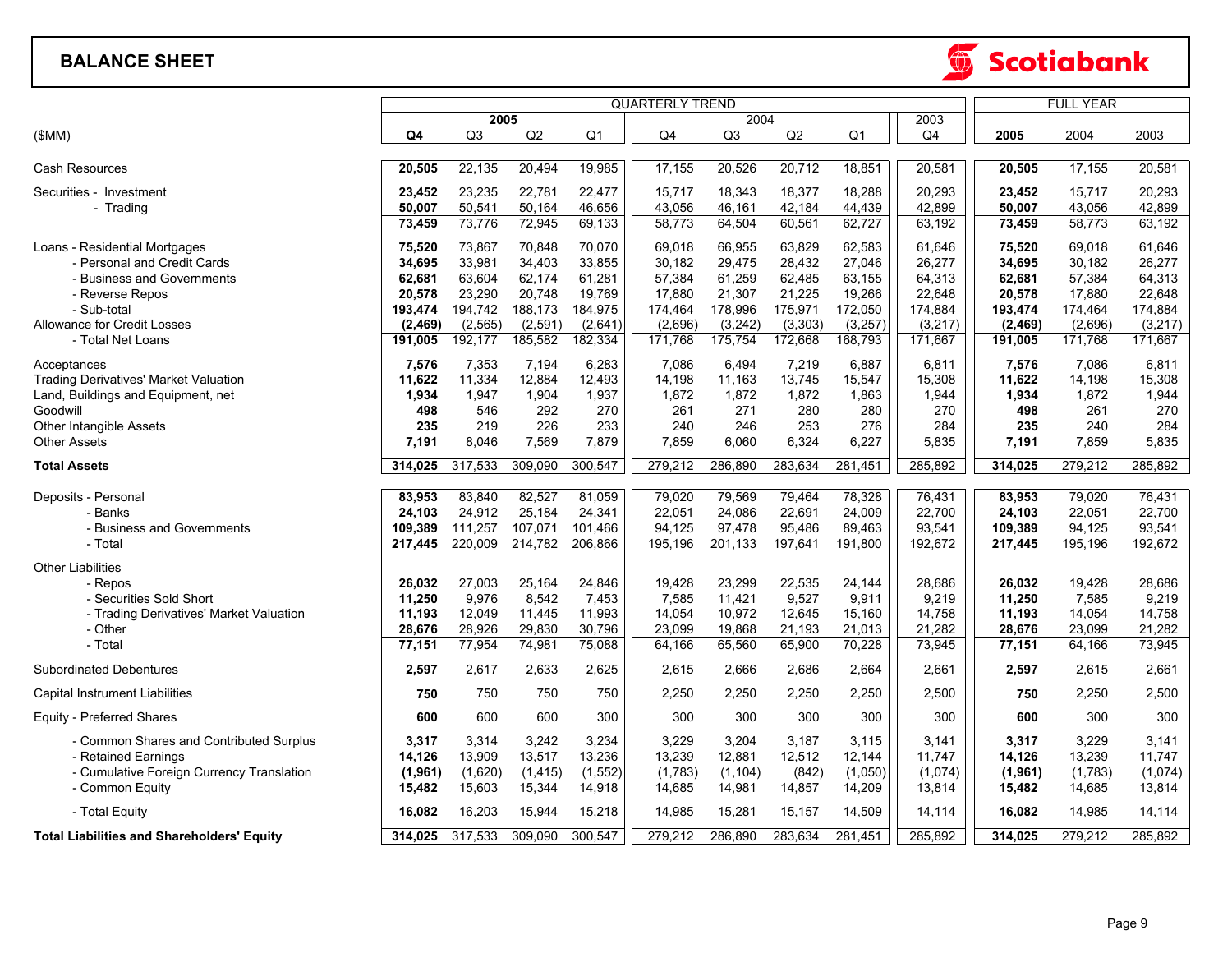## **AVERAGE BALANCE SHEET**

|                                                   |         |         |         |                | <b>FULL YEAR</b>       |         |         |                |                |         |         |         |
|---------------------------------------------------|---------|---------|---------|----------------|------------------------|---------|---------|----------------|----------------|---------|---------|---------|
|                                                   |         | 2005    |         |                | <b>QUARTERLY TREND</b> | 2004    |         |                | 2003           |         |         |         |
| (SMM)                                             | Q4      | Q3      | Q2      | Q <sub>1</sub> | Q4                     | Q3      | Q2      | Q <sub>1</sub> | Q <sub>4</sub> | 2005    | 2004    | 2003    |
|                                                   |         |         |         |                |                        |         |         |                |                |         |         |         |
| Deposits with Other Banks                         | 19,098  | 18,063  | 17,755  | 17,037         | 16,209                 | 17,569  | 17,717  | 15,762         | 16,465         | 17,990  | 16,809  | 16,260  |
| Securities                                        | 74,842  | 74,544  | 71,145  | 67,946         | 61,650                 | 63,833  | 64,544  | 63,634         | 61,249         | 72,127  | 63,409  | 58,251  |
| Loans - Residential Mortgages                     | 74,537  | 71,986  | 70,252  | 69,634         | 68,091                 | 65,056  | 62,722  | 62,049         | 60,230         | 71,613  | 64,490  | 57,875  |
| - Personal and Credit Cards                       | 34,041  | 34,144  | 34,257  | 32,565         | 29,339                 | 28,606  | 27,610  | 26,423         | 25,638         | 33,748  | 27,997  | 24,467  |
| - Business and Governments                        | 57,726  | 58,758  | 58,065  | 54,972         | 55,450                 | 58,060  | 58,994  | 59,020         | 61,912         | 57,375  | 57,874  | 67,270  |
| - Reverse Repos                                   | 24,328  | 23,853  | 23,136  | 20,712         | 19,570                 | 20,012  | 20,198  | 21,001         | 22,861         | 23,007  | 20,195  | 27,849  |
| - Total                                           | 190,632 | 188,741 | 185,710 | 177,883        | 172,450                | 171,734 | 169,524 | 168,493        | 170,641        | 185,743 | 170,556 | 177,461 |
| <b>Total Earning Assets</b>                       | 284.572 | 281,348 | 274,610 | 262,866        | 250,309                | 253,136 | 251,785 | 247,889        | 248,355        | 275,860 | 250,774 | 251,972 |
| Acceptances                                       | 7,749   | 7,455   | 7,149   | 7,099          | 6,950                  | 7,254   | 7,161   | 6,879          | 7,687          | 7,365   | 7,061   | 7,952   |
| <b>Other Assets</b>                               | 25,264  | 25,531  | 25,607  | 27,858         | 24,722                 | 24,080  | 27,086  | 28,016         | 26,813         | 26,149  | 26,151  | 28,589  |
| <b>Total Assets</b>                               | 317,585 | 314,334 | 307,366 | 297,823        | 281,981                | 284,470 | 286,032 | 282,785        | 282,855        | 309,374 | 283,986 | 288,513 |
| Deposits - Personal                               | 82,617  | 82,158  | 80,947  | 79,327         | 78,569                 | 78,805  | 78,047  | 76,411         | 76,034         | 81,265  | 77,958  | 75,888  |
| - Banks                                           | 23,586  | 24,778  | 24,181  | 22,029         | 22,739                 | 24,488  | 24,780  | 23,113         | 23,773         | 23,646  | 23,774  | 25,201  |
| - Business and Governments                        | 111,818 | 108,627 | 104,722 | 101,225        | 97,565                 | 95,553  | 94,304  | 90,550         | 90,164         | 106,607 | 94,494  | 89,313  |
| - Total                                           | 218,021 | 215,563 | 209,850 | 202,581        | 198,873                | 198,846 | 197,131 | 190,074        | 189,971        | 211,518 | 196,226 | 190,402 |
| <b>Other Liabilities</b>                          | 80,072  | 79,322  | 78,557  | 76,779         | 63,081                 | 65,478  | 69,151  | 73,255         | 73,544         | 78,796  | 67,979  | 78,456  |
| <b>Subordinated Debentures</b>                    | 2,600   | 2,625   | 2,620   | 2,612          | 2,644                  | 2,677   | 2,667   | 2,656          | 2,667          | 2,614   | 2,661   | 3,191   |
| Capital Instrument Liabilities                    | 750     | 750     | 750     | 750            | 2,250                  | 2,250   | 2,250   | 2,489          | 2,500          | 750     | 2,311   | 2,462   |
| Shareholders' Equity - Preferred                  | 600     | 600     | 458     | 300            | 300                    | 300     | 300     | 300            | 300            | 490     | 300     | 300     |
| - Common                                          | 15,542  | 15,474  | 15,131  | 14,801         | 14,833                 | 14,919  | 14,533  | 14,011         | 13,873         | 15,206  | 14,509  | 13,702  |
| - Total                                           | 16,142  | 16,074  | 15,589  | 15,101         | 15,133                 | 15,219  | 14,833  | 14,311         | 14,173         | 15,696  | 14,809  | 14,002  |
| <b>Total Liabilities and Shareholders' Equity</b> | 317,585 | 314,334 | 307,366 | 297,823        | 281,981                | 284,470 | 286,032 | 282,785        | 282,855        | 309,374 | 283,986 | 288,513 |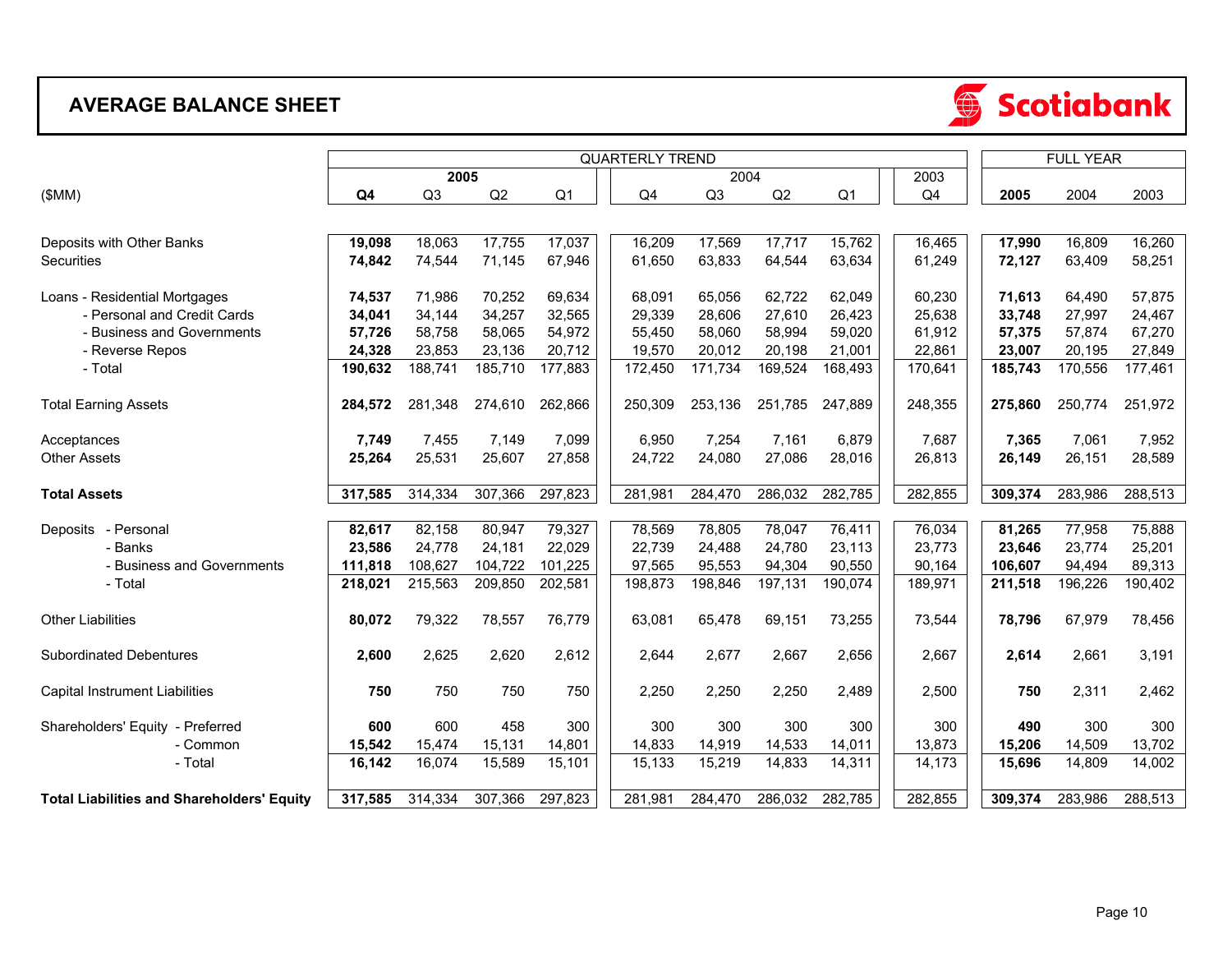## **CONSOLIDATED STATEMENT OF CHANGES IN SHAREHOLDERS' EQUITY AND RISK WEIGHTED ASSETS**

|                                                                                     |                |                |        |                | <b>FULL YEAR</b> |                |              |                |                |               |               |               |
|-------------------------------------------------------------------------------------|----------------|----------------|--------|----------------|------------------|----------------|--------------|----------------|----------------|---------------|---------------|---------------|
|                                                                                     |                | 2005           |        |                |                  | 2004           |              |                | 2003           |               |               |               |
|                                                                                     | Q <sub>4</sub> | Q <sub>3</sub> | Q2     | Q <sub>1</sub> | Q4               | Q <sub>3</sub> | Q2           | Q <sub>1</sub> | Q <sub>4</sub> | 2005          | 2004          | 2003          |
| <b>CONSOLIDATED STATEMENT OF CHANGES IN</b>                                         |                |                |        |                |                  |                |              |                |                |               |               |               |
| <b>SHAREHOLDERS' EQUITY (\$MM):</b>                                                 |                |                |        |                |                  |                |              |                |                |               |               |               |
| Balance at Beginning of Period                                                      | 16,203         | 15,944         | 15,218 | 14,985         | 15,281           | 15,157         | 14,509       | 14,114         | 14,233         | 14,985        | 14,114        | 13,802        |
| <b>Preferred Shares Issued</b>                                                      |                |                | 300    |                |                  |                |              |                |                | 300           |               |               |
| Common Shares Issued. Net of Purchases for Cancellation.<br>and Contributed Surplus | 3              | 72             | 8      | 5              | 25               | 17             | 72           | (26)           | 10             | 88            | 88            | 139           |
|                                                                                     | (248)          | (44)           | (216)  | (465)          | (41)             | (56)           |              | (34)           |                |               |               | (201)         |
| Premium on Redemption and Repurchase of Shares<br>Net Income                        | 811            | 784            | 826    | 788            | 705              | 731            | (159)<br>784 | 688            | (76)<br>654    | (973)         | (290)         |               |
| Dividends - Preferred                                                               | (8)            | (9)            | (4)    | (4)            | (4)              | (4)            | (4)          | (4)            |                | 3,209<br>(25) | 2,908<br>(16) | 2,422<br>(16) |
| - Common                                                                            | (338)          | (339)          | (318)  | (322)          | (302)            | (302)          | (253)        | (253)          | (4)<br>(223)   | (1, 317)      | (1, 110)      | (849)         |
| Net Unrealized Foreign Exchange Translation Gains (Losses)                          | (341)          | (205)          | 137    | 231            | (679)            | (262)          | 208          | 24             | (484)          | (178)         | (709)         | (1, 176)      |
| Other                                                                               |                |                | (7)    |                |                  |                |              |                | 4              |               |               |               |
| <b>Balance at End of Period</b>                                                     | 16.082         | 16,203         | 15,944 | 15,218         | 14,985           | 15,281         | 15,157       | 14,509         | 14,114         | (7)<br>16,082 | 14,985        | (7)<br>14,114 |
|                                                                                     |                |                |        |                |                  |                |              |                |                |               |               |               |
| <b>RISK-WEIGHTED ASSETS (\$B):</b>                                                  |                |                |        |                |                  |                |              |                |                |               |               |               |
| On Balance Sheet Assets                                                             |                |                |        |                |                  |                |              |                |                |               |               |               |
| $0 - 20%$<br><b>Cash Resources</b>                                                  | 2.8            | 3.2            | 2.9    | 2.9            | 2.4              | 3.0            | 3.0          | 2.8            | 3.1            | 2.8           | 2.4           | 3.1           |
| Securities<br>$0 - 100%$                                                            | 7.4            | 7.2            | 7.2    | 7.6            | 7.6              | 8.3            | 8.6          | 8.9            | 9.0            | 7.4           | 7.6           | 9.0           |
| $0 - 50%$<br><b>Residential Mortgages</b>                                           | 25.3           | 24.6           | 23.5   | 23.0           | 22.4             | 21.8           | 20.6         | 19.9           | 19.4           | 25.3          | 22.4          | 19.4          |
| $0 - 100%$<br>Loans & Acceptances                                                   | 85.1           | 87.5           | 85.3   | 82.7           | 80.7             | 83.4           | 84.6         | 84.1           | 85.2           | 85.1          | 80.7          | 85.2          |
| $0 - 100\%$<br><b>Other Assets</b>                                                  | 5.3            | 5.3            | 4.9    | 4.6            | 5.1              | 4.7            | 4.8          | 4.6            | 5.0            | 5.3           | 5.1           | 5.0           |
|                                                                                     | 125.9          | 127.8          | 123.8  | 120.8          | 118.2            | 121.2          | 121.6        | 120.3          | 121.7          | 125.9         | 118.2         | 121.7         |
| Off Balance Sheet Assets                                                            |                |                |        |                |                  |                |              |                |                |               |               |               |
| <b>Indirect Credit Instruments</b>                                                  | 29.7           | 28.9           | 28.8   | 27.3           | 25.5             | 27.5           | 27.5         | 26.1           | 26.2           | 29.7          | 25.5          | 26.2          |
| Interest Rate, Foreign Exchange and                                                 |                |                |        |                |                  |                |              |                |                |               |               |               |
| <b>Other Derivative Instruments</b>                                                 | 3.9            | 3.7            | 4.0    | 3.8            | 3.9              | 3.3            | 3.7          | 4.0            | 3.5            | 3.9           | 3.9           | 3.5           |
| Market Risk Adjustment                                                              | 3.3            | 3.4            | 3.5    | 3.6            | 2.9              | 3.5            | 2.9          | 3.1            | 3.1            | 3.3           | 2.9           | 3.1           |
| <b>Total Risk-Weighted Assets</b>                                                   | 162.8          | 163.8          | 160.1  | 155.5          | 150.5            | 155.5          | 155.7        | 153.5          | 154.5          | 162.8         | 150.5         | 154.5         |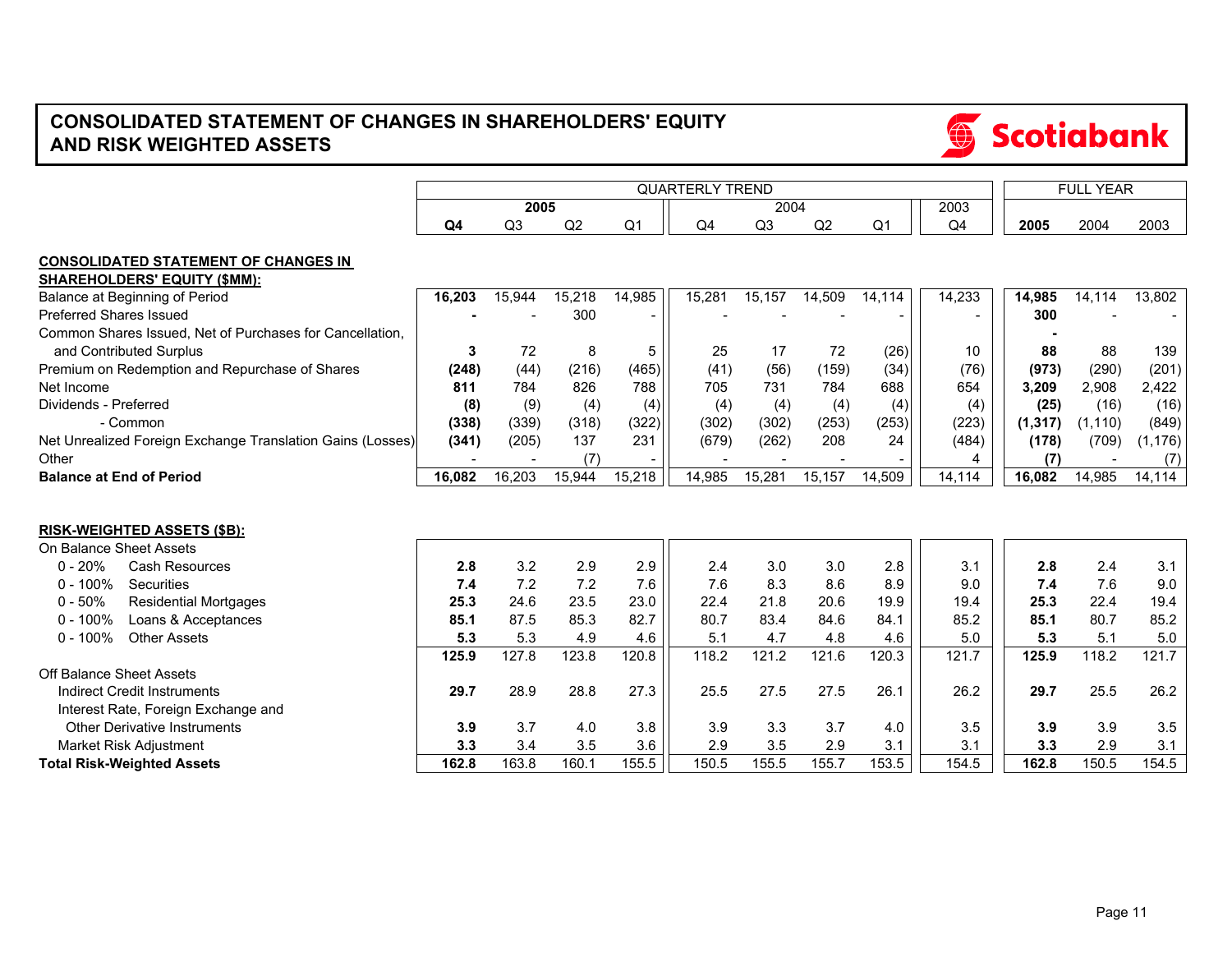#### **REGULATORY CAPITAL AND RISK-WEIGHTED CAPITAL RATIOS**



|                                                            |                      |                          | <b>FULL YEAR</b> |                |                |                |        |                |                |          |          |          |
|------------------------------------------------------------|----------------------|--------------------------|------------------|----------------|----------------|----------------|--------|----------------|----------------|----------|----------|----------|
|                                                            | 2004<br>2005<br>2003 |                          |                  |                |                |                |        |                |                |          |          |          |
| (SMM)                                                      | Q4                   | Q3                       | Q2               | Q <sub>1</sub> | Q <sub>4</sub> | Q <sub>3</sub> | Q2     | Q <sub>1</sub> | Q <sub>4</sub> | 2005     | 2004     | 2003     |
| <b>REGULATORY CAPITAL:</b>                                 |                      |                          |                  |                |                |                |        |                |                |          |          |          |
|                                                            |                      |                          |                  |                |                |                |        |                |                |          |          |          |
| Common Shareholders' Equity                                | 15,482               | 15,603                   | 15,344           | 14,918         | 14,685         | 14,981         | 14,857 | 14,209         | 13,814         | 15,482   | 14,685   | 13,814   |
| Non-Cumulative Preferred Shares                            | 600                  | 600                      | 600              | 300            | 300            | 300            | 300    | 300            | 300            | 600      | 300      | 300      |
| Innovative Capital Instruments                             | 2,250                | 2,250                    | 2,250            | 2,250          | 2,250          | 2,250          | 2,250  | 2,250          | 2,500          | 2,250    | 2,250    | 2,500    |
| Non-Controlling Interest in Subsidiaries                   | 306                  | 296                      | 290              | 287            | 280            | 280            | 277    | 316            | 326            | 306      | 280      | 326      |
| Goodwill                                                   | (498)                | (546)                    | (292)            | (270)          | (261)          | (271)          | (280)  | (280)          | (270)          | (498)    | (261)    | (270)    |
| Tier 1 Capital                                             | 18,140               | 18,203                   | 18,192           | 17,485         | 17,254         | 17,540         | 17,404 | 16,795         | 16,670         | 18,140   | 17,254   | 16,670   |
|                                                            |                      |                          |                  |                |                |                |        |                |                |          |          |          |
| Debentures (net of amortization)                           | 2,420                | 2,495                    | 2,508            | 2,501          | 2,493          | 2,600          | 2,618  | 2,598          | 2,595          | 2,420    | 2,493    | 2,595    |
| Eligible General Allowance (1)                             | 1,330                | 1,375                    | 1,375            | 1,361          | 1,317          | 1,361          | 1,362  | 1,343          | 1,352          | 1,330    | 1,317    | 1,352    |
| Tier 2 Capital                                             | 3,750                | 3,870                    | 3,883            | 3,862          | 3,810          | 3,961          | 3,980  | 3,941          | 3,947          | 3,750    | 3,810    | 3,947    |
|                                                            |                      |                          |                  |                |                |                |        |                |                |          |          |          |
| Investment in Associated Corporations and Other            | (358)                | (534)                    | (591)            | (313)          | (200)          | (220)          | (214)  | (207)          | (209)          | (358)    | (200)    | (209)    |
| <b>Total Regulatory Capital</b>                            | 21,532               | 21,539                   | 21,484           | 21,034         | 20,864         | 21,281         | 21,170 | 20,529         | 20,408         | 21,532   | 20,864   | 20,408   |
| <b>CHANGES IN REGULATORY CAPITAL:</b>                      |                      |                          |                  |                |                |                |        |                |                |          |          |          |
| <b>Total Capital, Beginning of Period</b>                  | 21,539               | 21,484                   | 21,034           | 20,864         | 21,281         | 21,170         | 20,529 | 20,408         | 20,573         | 20,864   | 20,408   | 20,960   |
|                                                            |                      |                          |                  |                |                |                |        |                |                |          |          |          |
| <b>Internally Generated Capital</b>                        |                      |                          |                  |                |                |                |        |                |                |          |          |          |
| Net Income                                                 | 811                  | 784                      | 826              | 788            | 705            | 731            | 784    | 688            | 654            | 3,209    | 2,908    | 2,422    |
| Preferred and Common Share Dividends                       | (346)                | (348)                    | (322)            | (326)          | (306)          | (306)          | (257)  | (257)          | (227)          | (1, 342) | (1, 126) | (865)    |
|                                                            | 465                  | 436                      | 504              | 462            | 399            | 425            | 527    | 431            | 427            | 1,867    | 1,782    | 1,557    |
| <b>External Financing</b>                                  |                      |                          |                  |                |                |                |        |                |                |          |          |          |
|                                                            |                      |                          |                  |                |                |                |        |                |                |          |          |          |
| Debentures (net of amortization)                           | (75)                 | (13)                     | $\overline{7}$   | 8              | (107)          | (18)           | 20     | 3              | (106)          | (73)     | (102)    | (777)    |
| Innovative Capital Instruments                             |                      | $\overline{\phantom{a}}$ |                  |                |                | $\blacksquare$ | $\sim$ | (250)          |                |          | (250)    | 275      |
| <b>Preferred Shares</b>                                    |                      |                          | 300              |                |                |                | $\sim$ |                |                | 300      |          |          |
| Common Shares and Contributed Surplus                      | 3                    | 72                       | 8                | 5              | 25             | 17             | 72     | (26)           | 10             | 88       | 88       | 139      |
| Premium on Redemption and Repurchase of Shares             | (248)                | (44)                     | (216)            | (465)          | (41)           | (56)           | (159)  | (34)           | (76)           | (973)    | (290)    | (201)    |
|                                                            | (320)                | 15                       | 99               | (452)          | (123)          | (57)           | (67)   | (307)          | (172)          | (658)    | (554)    | (564)    |
|                                                            |                      |                          |                  |                |                |                |        |                |                |          |          |          |
| Other                                                      |                      |                          |                  |                |                |                |        |                |                |          |          |          |
| Net Unrealized Foreign Exchange Transaction Gains (Losses) | (341)                | (205)                    | 137              | 231            | (679)          | (262)          | 208    | 24             | (484)          | (178)    | (709)    | (1, 176) |
| Non-controlling Interest in Subsidiaries                   | 10                   | 6                        | 3                | $\overline{7}$ |                | 3              | (39)   | (10)           | (9)            | 26       | (46)     | (336)    |
| Other $(2)$                                                | 179                  | (197)                    | (293)            | (78)           | (14)           | $\overline{2}$ | 12     | (17)           | 73             | (389)    | (17)     | (33)     |
|                                                            | (152)                | (396)                    | (153)            | 160            | (693)          | (257)          | 181    | (3)            | (420)          | (541)    | (772)    | (1, 545) |
| <b>Total Capital Generated (Used)</b>                      | (7)                  | 55                       | 450              | 170            | (417)          | 111            | 641    | 121            | (165)          | 668      | 456      | (552)    |
| <b>Total Capital, End of Period</b>                        | 21,532               | 21,539                   | 21,484           | 21,034         | 20,864         | 21,281         | 21,170 | 20,529         | 20,408         | 21,532   | 20,864   | 20,408   |
|                                                            |                      |                          |                  |                |                |                |        |                |                |          |          |          |
| RISK-WEIGHTED CAPITAL RATIOS (%):                          |                      |                          |                  |                |                |                |        |                |                |          |          |          |
| Tier I                                                     | 11.1                 | 11.1                     | 11.4             | 11.2           | 11.5           | 11.3           | 11.2   | 10.9           | 10.8           | 11.1     | 11.5     | 10.8     |
| Total                                                      | 13.2                 | 13.1                     | 13.4             | 13.5           | 13.9           | 13.7           | 13.6   | 13.4           | 13.2           | 13.2     | 13.9     | 13.2     |
| Tangible Common Equity                                     | 9.3                  | 9.3                      | 9.5              | 9.5            | 9.7            | 9.5            | 9.4    | 9.2            | 8.9            | 9.3      | 9.7      | 8.9      |
|                                                            |                      |                          |                  |                |                |                |        |                |                |          |          |          |

(1) Under OSFI Guidelines, the general allowance is included in Tier 2 capital up to a maximum of 0.875% of risk-weighted assets.

 retained earnings. (2) Represents changes to eligible general allowance, regulatory capital deductions for goodwill, securitization-related amounts and investments in associated corporations, and other charges (credits) to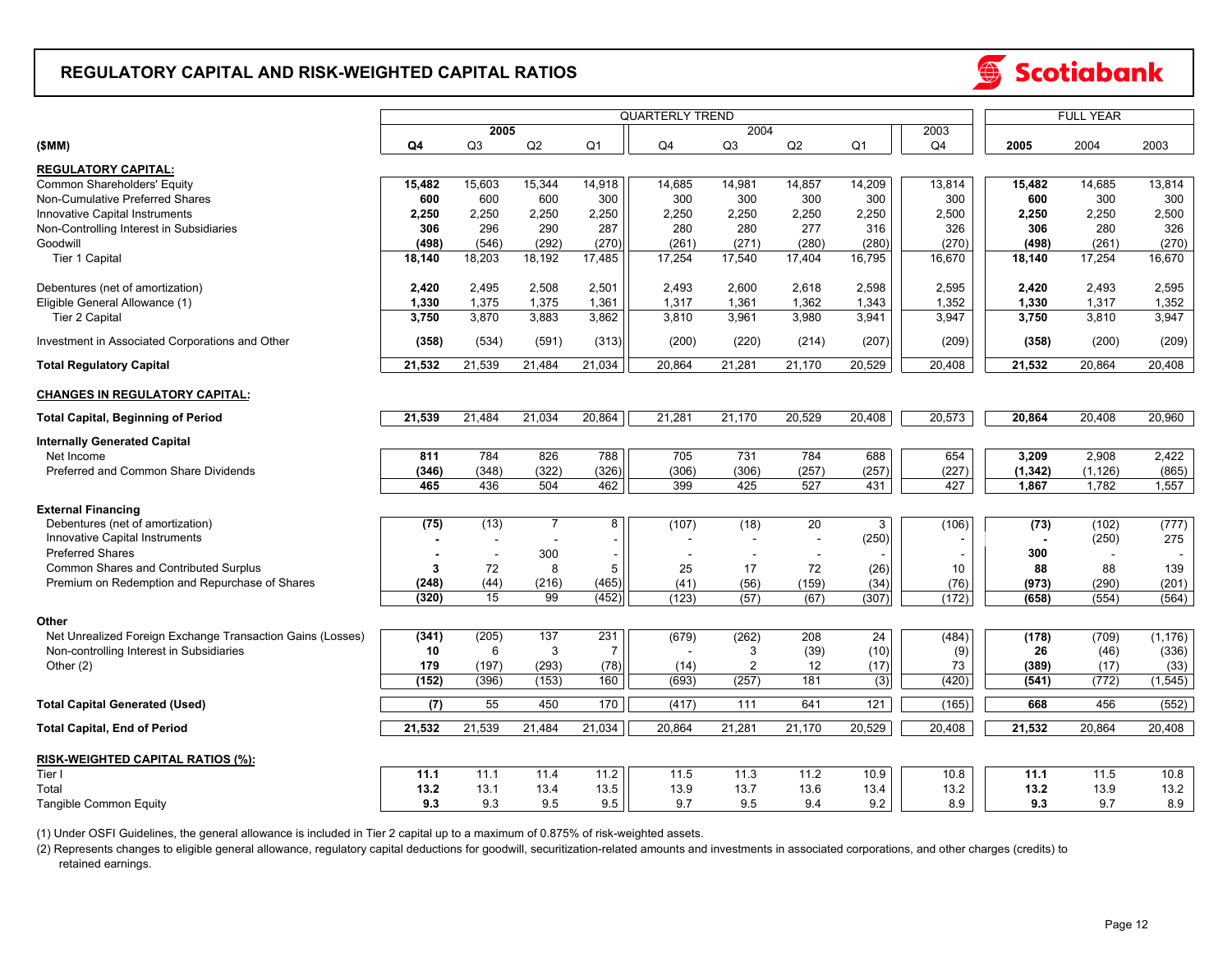## **DERIVATIVES**

|                                           |           |             |           |                    |             | Oct 31/05      | Jul 31/05 | Oct 31/04 |
|-------------------------------------------|-----------|-------------|-----------|--------------------|-------------|----------------|-----------|-----------|
|                                           | Notional  | Credit      | Potential | <b>Credit Risk</b> | CRE/Loans   | Risk-          | Risk-     | Risk-     |
|                                           | Principal | <b>Risk</b> | Future    | Equivalent         | and         | Weighted       | Weighted  | Weighted  |
| (SMM)                                     | Amount    | Amount      | Exposure  | Amount             | Acceptances | <b>Balance</b> | Balance   | Balance   |
|                                           |           |             |           |                    |             |                |           |           |
| <b>Interest Rate Contracts:</b>           |           |             |           |                    |             |                |           |           |
| Futures and Forward Rate Agreements       | 100,082   | 6           | 11        | 17                 |             | 5              | 11        | 13        |
| Interest Rate Swaps                       | 415,925   | 3,798       | 1,943     | 5,741              | 2.9%        | 1,351          | 1,779     | 1,829     |
| <b>Options Purchased</b>                  | 35,297    | 240         | 69        | 309                | 0.2%        | 69             | 75        | 108       |
| <b>Options Written</b>                    | 29,600    |             |           |                    |             |                |           |           |
| Foreign Exchange Contracts:               |           |             |           |                    |             |                |           |           |
| Futures, Spot and Forwards                | 188,097   | 3,372       | 2,003     | 5,375              | 2.7%        | 1,532          | 1,446     | 2,076     |
| <b>Currency Swaps</b>                     | 61,563    | 3,863       | 3,071     | 6,934              | 3.5%        | 1,860          | 1,677     | 1,644     |
| <b>Options Purchased</b>                  | 2,207     | 47          | 34        | 81                 |             | 32             | 23        | 52        |
| <b>Options Written</b>                    | 2,152     |             |           |                    |             |                |           |           |
| Other Derivative Contracts:               |           |             |           |                    |             |                |           |           |
| Equity                                    | 27,473    | 922         | 1,687     | 2,609              | 1.3%        | 806            | 601       | 564       |
| Credit                                    | 21,092    | 173         | 1,306     | 1,479              | 0.8%        | 484            | 513       | 289       |
| Other                                     | 2,840     | 68          | 199       | 267                | 0.1%        | 97             | 82        | 118       |
| <b>Total Derivatives</b>                  | 886,328   | 12,489      | 10,323    | 22,812             | 11.5%       | 6,236          | 6,207     | 6,693     |
| Less: Impact of Master Netting Agreements |           | 6,529       | 3,805     | 10,334             | 5.2%        | 2,358          | 2,483     | 2,745     |
| <b>Total after Netting</b>                |           | 5,960       | 6,518     | 12,478             | 6.3%        | 3,878          | 3,724     | 3,948     |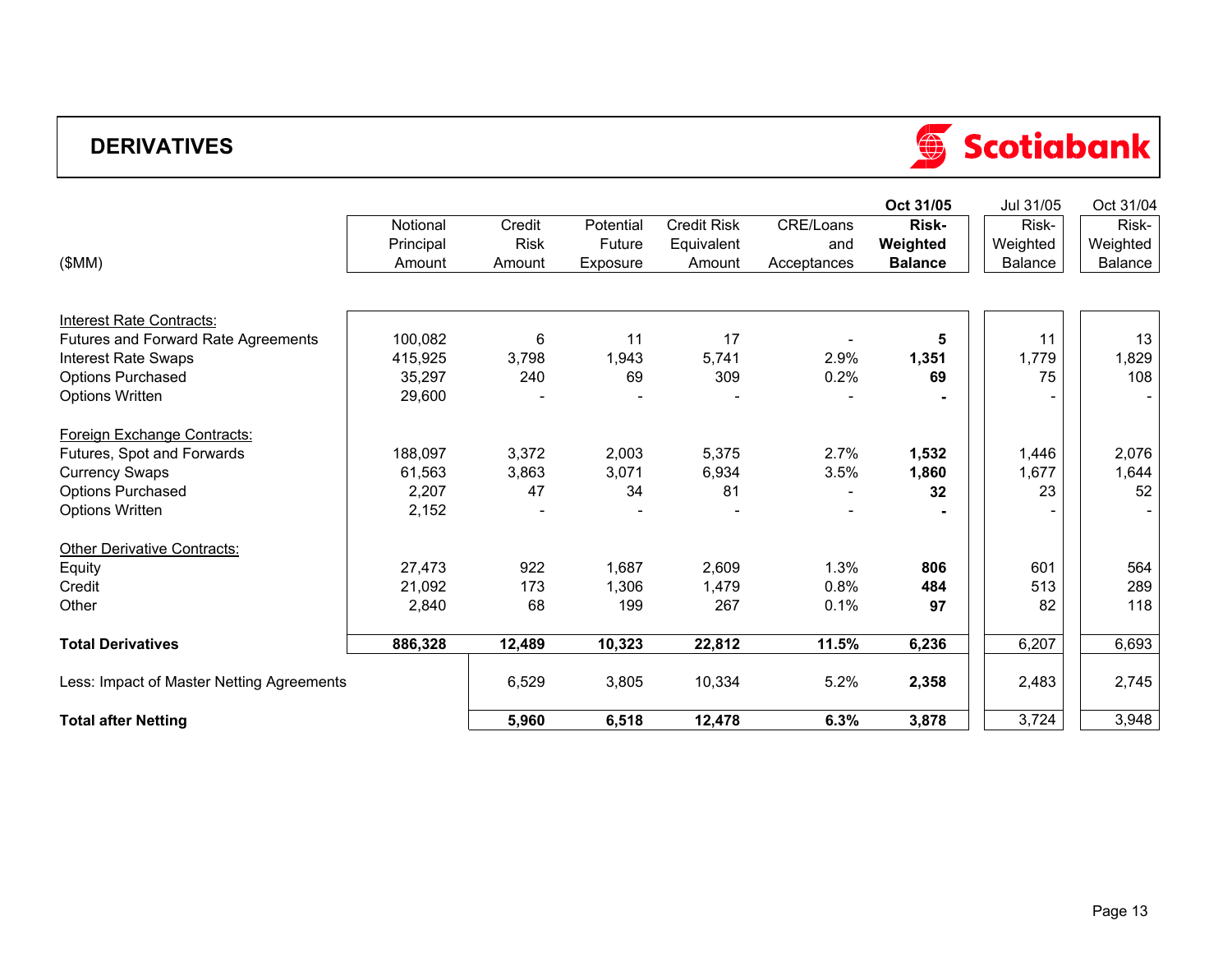#### **GROSS IMPAIRED LOANS**



|                                                       |          | <b>FULL YEAR</b> |          |                |                        |                |          |                |                |          |          |          |
|-------------------------------------------------------|----------|------------------|----------|----------------|------------------------|----------------|----------|----------------|----------------|----------|----------|----------|
|                                                       |          | 2005             |          |                | <b>QUARTERLY TREND</b> | 2004           |          |                | 2003           |          |          |          |
|                                                       |          |                  |          |                |                        |                |          |                |                |          |          |          |
| (SMM)                                                 | Q4       | Q3               | Q2       | Q <sub>1</sub> | Q4                     | Q <sub>3</sub> | Q2       | Q <sub>1</sub> | Q <sub>4</sub> | 2005     | 2004     | 2003     |
| <b>GROSS IMPAIRED LOANS:</b>                          |          |                  |          |                |                        |                |          |                |                |          |          |          |
| Domestic                                              |          |                  |          |                |                        |                |          |                |                |          |          |          |
| Retail                                                | 311      | 255              | 268      | 264            | 267                    | 242            | 256      | 266            | 292            | 311      | 267      | 292      |
| Commercial                                            | 201      | 184              | 182      | 178            | 170                    | 273            | 270      | 251            | 184            | 201      | 170      | 184      |
|                                                       | 512      | 439              | 450      | 442            | 437                    | 515            | 526      | 517            | 476            | 512      | 437      | 476      |
| International                                         |          |                  |          |                |                        |                |          |                |                |          |          |          |
| Retail                                                | 319      | 363              | 346      | 342            | 328                    | 369            | 384      | 464            | 465            | 319      | 328      | 465      |
| Commercial                                            | 413      | 420              | 438      | 441            | 470                    | 595            | 657      | 646            | 631            | 413      | 470      | 631      |
|                                                       | 732      | 783              | 784      | 783            | 798                    | 964            | 1.041    | 1,110          | 1,096          | 732      | 798      | 1,096    |
| Scotia Capital                                        |          |                  |          |                |                        |                |          |                |                |          |          |          |
| Canada                                                | 25       | 33               | 43       | 48             | 52                     | 170            | 185      | 216            | 199            | 25       | 52       | 199      |
| U.S.A.                                                | 331      | 355              | 394      | 544            | 701                    | 1,047          | 1,122    | 1,131          | 1,084          | 331      | 701      | 1,084    |
| Europe                                                | 220      | 153              | 211      | 211            | 212                    | 319            | 325      | 295            | 386            | 220      | 212      | 386      |
|                                                       | 576      | 541              | 648      | 803            | 965                    | 1,536          | 1,632    | 1,642          | 1,669          | 576      | 965      | 1,669    |
|                                                       |          |                  |          |                |                        |                |          |                |                |          |          |          |
| <b>Total Gross Impaired Loans (1)</b>                 | 1,820    | 1,763            | 1,882    | 2,028          | 2,200                  | 3,015          | 3,199    | 3,269          | 3,241          | 1,820    | 2,200    | 3,241    |
| Specific Allowance for Credit Losses                  | (1, 139) | (1, 190)         | (1,216)  | (1,266)        | (1,321)                | (1, 817)       | (1,828)  | (1,782)        | (1,719)        | (1, 139) | (1, 321) | (1,719)  |
| Total Net Impaired Loans after Specific Allowance (1) | 681      | 573              | 666      | 762            | 879                    | 1,198          | 1,371    | 1,487          | 1,522          | 681      | 879      | 1,522    |
| <b>General Allowance for Credit Losses</b>            | (1, 330) | (1, 375)         | (1, 375) | (1, 375)       | (1, 375)               | (1, 425)       | (1, 475) | (1, 475)       | (1, 475)       | (1, 330) | (1, 375) | (1, 475) |
| Total Net Impaired Loans after General Allowance (1)  | (649)    | (802)            | (709)    | (613)          | (496)                  | (227)          | (104)    | 12             | 47             | (649)    | (496)    | 47       |

#### **CHANGES IN GROSS IMPAIRED LOANS:**

| Domestic | Domestic |                       | Scotia                                            | General   |          |
|----------|----------|-----------------------|---------------------------------------------------|-----------|----------|
| Retail   |          |                       | Capital                                           | Allowance | Total    |
| 255      | 184      | 783                   | 541                                               |           | 1,763    |
|          |          | 27                    |                                                   |           | 27       |
| 168      | 64       | 81                    | 135                                               |           | 448      |
|          |          | (34)                  | (78)                                              |           | (209)    |
| 89       | 46       | 47                    | 57                                                |           | 239      |
|          |          | (95)                  | (3)                                               |           | (160)    |
|          |          | (30)                  | (19)                                              |           | (49)     |
| 311      | 201      | 732                   | 576                                               |           | 1,820    |
|          |          | (607)                 | (203)                                             | (1, 330)  | (2, 469) |
| 95       | 88       | 125                   | 373                                               | (1, 330)  | (649)    |
|          |          | (79)<br>(33)<br>(216) | Commercial International<br>(18)<br>(29)<br>(113) |           |          |

(1) excludes Designated Emerging Market (DEM) gross impaired loans and offsetting country risk provision prior to 2004.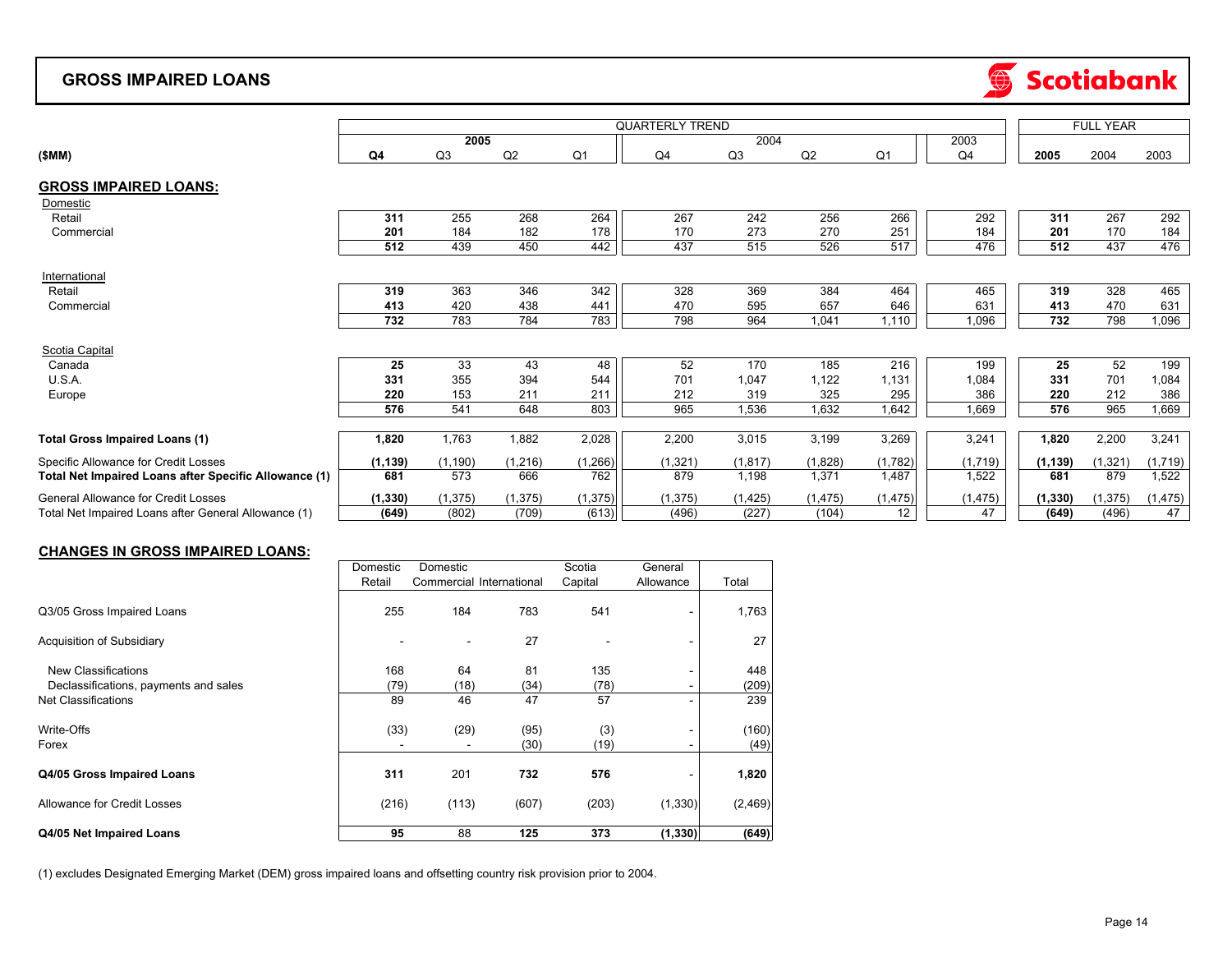#### **NET IMPAIRED LOANS AND ALLOWANCE FOR CREDIT LOSSES**



|                                                          | <b>QUARTERLY TREND</b> |                |          |                |  |          |          |          |                |                |          | <b>FULL YEAR</b> |          |  |
|----------------------------------------------------------|------------------------|----------------|----------|----------------|--|----------|----------|----------|----------------|----------------|----------|------------------|----------|--|
|                                                          | 2005                   |                |          |                |  |          | 2004     |          | 2003           |                |          |                  |          |  |
| (SMM)                                                    | Q4                     | Q <sub>3</sub> | Q2       | Q <sub>1</sub> |  | Q4       | Q3       | Q2       | Q <sub>1</sub> | Q <sub>4</sub> | 2005     | 2004             | 2003     |  |
| <b>NET IMPAIRED LOANS:</b>                               |                        |                |          |                |  |          |          |          |                |                |          |                  |          |  |
| Domestic                                                 |                        |                |          |                |  |          |          |          |                |                |          |                  |          |  |
| Retail                                                   | 95                     | 74             | 93       | 82             |  | 78       | 69       | 87       | 90             | 102            | 95       | 78               | 102      |  |
| Commercial                                               | 88                     | 55             | 54       | 43             |  | 51       | 78       | 91       | 93             | 59             | 88       | 51               | 59       |  |
|                                                          | 183                    | 129            | 147      | 125            |  | 129      | 147      | 178      | 183            | 161            | 183      | 129              | 161      |  |
| International                                            |                        |                |          |                |  |          |          |          |                |                |          |                  |          |  |
| Retail                                                   | 73                     | 42             | 60       | 42             |  | 57       | 136      | 133      | 205            | 219            | 73       | 57               | 219      |  |
| Commercial                                               | 52                     | 70             | 103      | 128            |  | 144      | 153      | 192      | 195            | 169            | 52       | 144              | 169      |  |
|                                                          | 125                    | 112            | 163      | 170            |  | 201      | 289      | 325      | 400            | 388            | 125      | 201              | 388      |  |
| Scotia Capital                                           |                        |                |          |                |  |          |          |          |                |                |          |                  |          |  |
| Canada                                                   | 5                      | 4              | 5        | 12             |  | 15       | 45       | 53       | 82             | 80             | 5        | 15               | 80       |  |
| U.S.A.                                                   | 249                    | 254            | 268      | 368            |  | 442      | 592      | 669      | 692            | 650            | 249      | 442              | 650      |  |
| Europe                                                   | 119                    | 74             | 83       | 87             |  | 92       | 125      | 146      | 130            | 243            | 119      | 92               | 243      |  |
|                                                          | 373                    | 332            | 356      | 467            |  | 549      | 762      | 868      | 904            | 973            | 373      | 549              | 973      |  |
|                                                          |                        |                |          |                |  |          |          |          |                |                |          |                  |          |  |
| <b>Total Net Impaired Loans after Specific Allowance</b> | 681                    | 573            | 666      | 762            |  | 879      | 1,198    | 1,371    | 1,487          | 1,522          | 681      | 879              | 1,522    |  |
| <b>General Allowance for Credit Losses</b>               | (1, 330)               | (1, 375)       | (1, 375) | (1, 375)       |  | (1, 375) | (1, 425) | (1, 475) | (1, 475)       | (1, 475)       | (1, 330) | (1, 375)         | (1, 475) |  |
| Total Net Impaired Loans after General Allowance         | (649)                  | (802)          | (709)    | (613)          |  | (496)    | (227)    | (104)    | 12             | 47             | (649)    | (496)            | 47       |  |
| Coverage Ratio (%) (1)                                   | 135.7                  | 145.5          | 137.7    | 130.2          |  | 122.5    | 107.5    | 103.3    | 99.6           | 98.5           | 135.7    | 122.5            | 98.5     |  |
|                                                          |                        |                |          |                |  |          |          |          |                |                |          |                  |          |  |
| <b>ALLOWANCE FOR CREDIT LOSSES:</b>                      |                        |                |          |                |  |          |          |          |                |                |          |                  |          |  |
| Balance, Beginning of Period                             | 2,572                  | 2,599          | 2,650    | 2,704          |  | 3,256    | 3,317    | 3,270    | 3,580          | 3,896          | 2,704    | 3,580            | 3,848    |  |
| <b>Presented with Securities</b>                         |                        |                |          |                |  |          |          |          | (363)          |                |          | (363)            | $\sim$   |  |
| Write-offs                                               | (160)                  | (188)          | (153)    | (149)          |  | (548)    | (117)    | (140)    | (177)          | (368)          | (650)    | (982)            | (948)    |  |
| Recoveries                                               | 68                     | 53             | 48       | 36             |  | 39       | 46       | 33       | 40             | 45             | 205      | 158              | 164      |  |
| <b>Provision for Credit Losses</b>                       | 36                     | 85             | 35       | 74             |  | 40       | 50       | 130      | 170            | 120            | 230      | 390              | 893      |  |
| Foreign Currency Adjustment and Other (2)                | (41)                   | 23             | 19       | (15)           |  | (83)     | (40)     | 24       | 20             | (113)          | (14)     | (79)             | (377)    |  |
| <b>Balance, End of Period</b>                            | 2,475                  | 2,572          | 2,599    | 2,650          |  | 2,704    | 3,256    | 3,317    | 3,270          | 3,580          | 2,475    | 2,704            | 3,580    |  |
| Comprised of:                                            |                        |                |          |                |  |          |          |          |                |                |          |                  |          |  |
| Specific Allowance                                       | 1,139                  | 1,190          | 1,216    | 1,266          |  | 1,321    | 1,817    | 1,828    | 1,782          | 1,719          | 1,139    | 1,321            | 1,719    |  |
| <b>General Allowance</b>                                 | 1,330                  | 1,375          | 1,375    | 1,375          |  | 1,375    | 1,425    | 1,475    | 1,475          | 1,475          | 1,330    | 1,375            | 1,475    |  |
| <b>Other Liabilities</b>                                 | 6                      | $\overline{7}$ | 8        | 9              |  | 8        | 14       | 14       | 13             |                | 6        | 8                |          |  |
| Country Risk Allowance - Loans                           |                        |                |          |                |  |          |          |          |                | 23             |          |                  | 23       |  |
| - Securities                                             |                        |                |          |                |  |          |          |          |                | 363            |          |                  | 363      |  |
| <b>Total Allowance for Credit Losses</b>                 | 2,475                  | 2,572          | 2,599    | 2,650          |  | 2,704    | 3,256    | 3,317    | 3,270          | 3,580          | 2,475    | 2.704            | 3,580    |  |

(1) Specific and General Allowances for Credit Losses as a percentage of Total Gross Impaired Loans.

(2) includes acquisition of subsidiary in 2005 of \$59MM and transfer to Other Assets of \$64MM as a result of the new CICA accounting standard on Variable Interest Entity (VIE) effective November 1, 2004.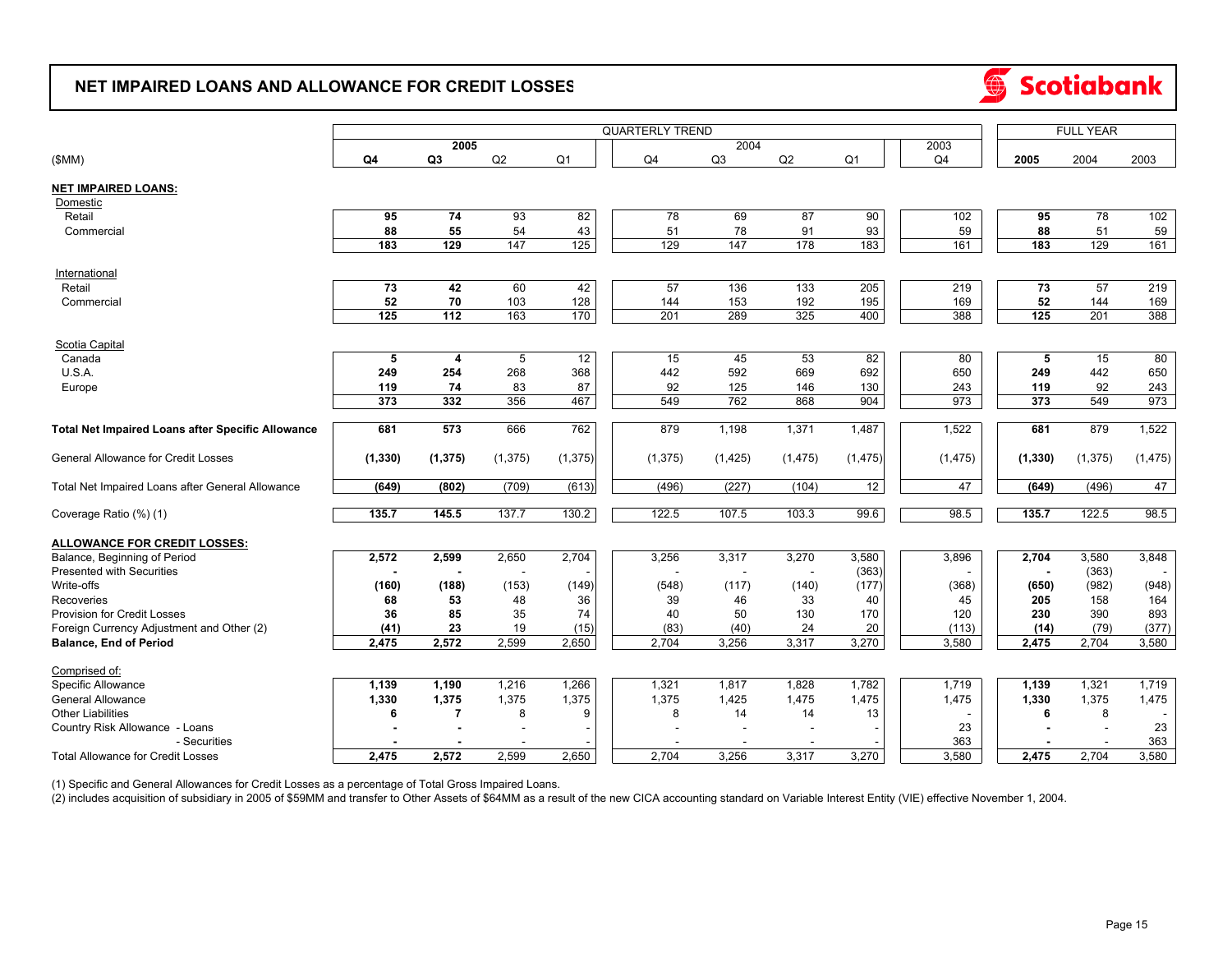# **CROSS BORDER EXPOSURES TO ASIA AND LATIN AMERICA**



#### Outstandings (net of provisions), US\$ millions

|                      |                         |                          | Interbank                | Govt./     | Invest. in               |                           | Oct 31/05    | Jul 31/05    | Oct 31/04 |
|----------------------|-------------------------|--------------------------|--------------------------|------------|--------------------------|---------------------------|--------------|--------------|-----------|
|                      | Loans                   | Trade                    | <b>Deposits</b>          | Other Sec. | Affiliates (1)           | Other $(2)$               | <b>Total</b> | <b>Total</b> | Total     |
| <b>ASIA</b>          |                         |                          |                          |            |                          |                           |              |              |           |
| Korea                | 296                     | 279                      |                          | 497        |                          | 10                        | 1,082        | 1,138        | 1,115     |
| Japan                | 534                     | 92                       | 67                       | 366        |                          | 77                        | 1,136        | 1,112        | 1,017     |
| India                | 550                     | 462                      |                          | 63         |                          | 10                        | 1,085        | 920          | 1,124     |
| Malaysia             | 371                     | 3                        |                          | 435        | 116                      | 12                        | 937          | 869          | 969       |
| Hong Kong            | 252                     | 68                       |                          | 448        |                          | 41                        | 809          | 741          | 672       |
| China                |                         | 533                      | 34                       | 22         |                          | $\ensuremath{\mathsf{3}}$ | 593          | 576          | 667       |
| Other $(3)$          | 258                     | 101                      | 55                       | 193        | $\overline{\phantom{0}}$ | 23                        | 630          | 775          | 789       |
| <b>Total</b>         | 2,262                   | 1,538                    | 156                      | 2,024      | 116                      | 176                       | 6,272        | 6,131        | 6,353     |
| <b>LATIN AMERICA</b> |                         |                          |                          |            |                          |                           |              |              |           |
| Mexico               | 917                     | 51                       | $\blacksquare$           | 549        | 1,223                    | 30                        | 2,770        | 2,734        | 2,525     |
| Chile                | 416                     | 4                        |                          |            | 234                      |                           | 654          | 661          | 689       |
| <b>Brazil</b>        | 25                      | 270                      | $\overline{\phantom{0}}$ | 339        |                          | $\overline{2}$            | 636          | 599          | 648       |
| Venezuela            | $\overline{\mathbf{c}}$ | 5                        | $\overline{\phantom{a}}$ | 74         | 64                       | Ξ.                        | 145          | 157          | 166       |
| Argentina            |                         | $\overline{\phantom{a}}$ | $\overline{\phantom{a}}$ | 29         |                          | $\blacksquare$            | 29           | 29           | 18        |
| Other $(4)$          | 1,008                   | 63                       | 7                        | 58         | 202                      | $\sim$                    | 1,338        | 1,265        | 1,109     |
| <b>Total</b>         | 2,368                   | 393                      | $\overline{7}$           | 1,049      | 1,723                    | 32                        | 5,572        | 5,445        | 5,155     |

(1) equity investments in subsidiaries and other affiliates excluding goodwill in Chile and El Salvador totalling US\$207MM.

(2) includes forex contracts, precious metals, derivatives (positive mark-to-market).

(3) includes Indonesia, The Philippines, Singapore,Taiwan, and Thailand.

(4) includes Colombia, Costa Rica, Ecuador, El Salvador, Panama, Peru, and Uruguay.